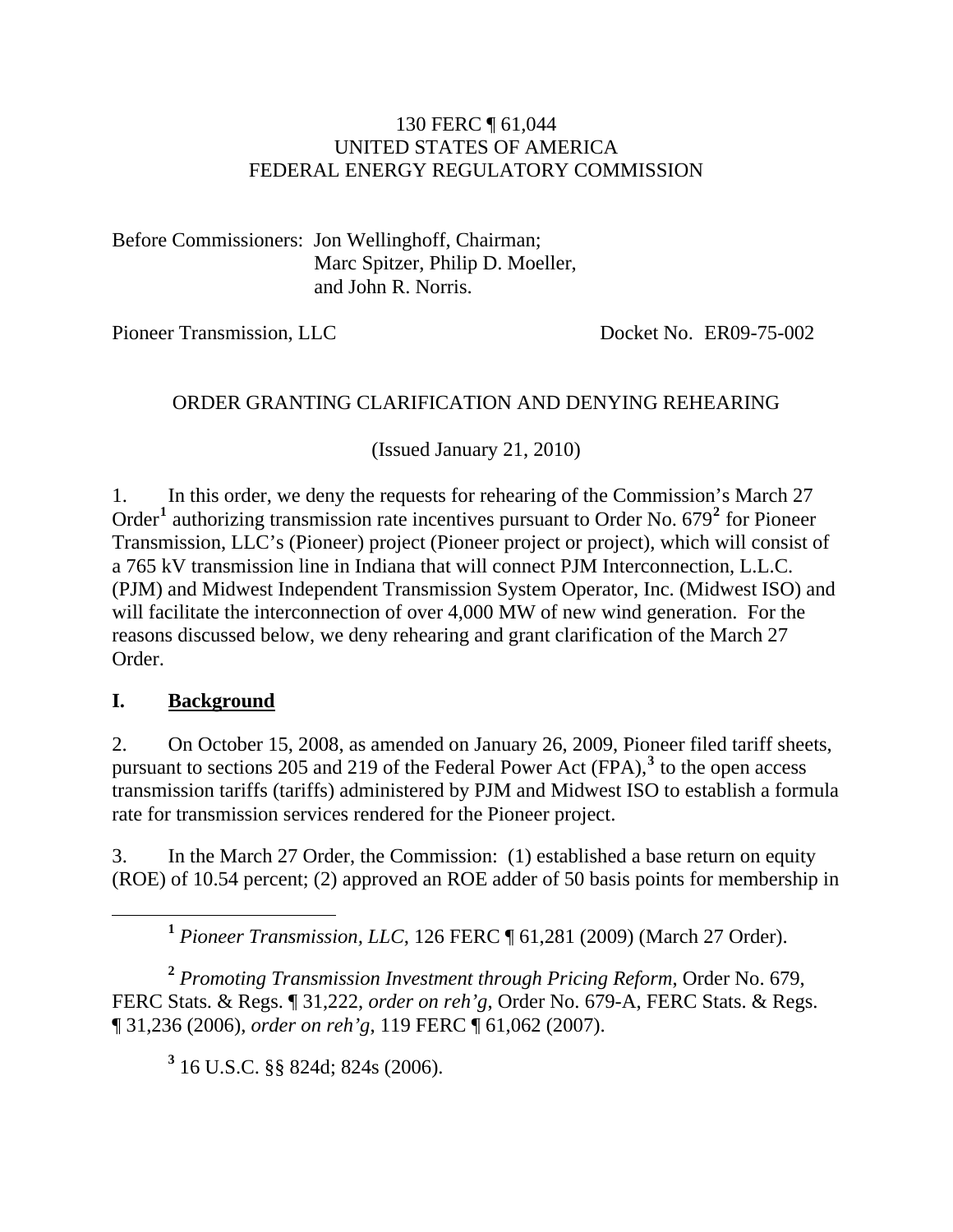a regional transmission organization (RTO), effective upon the date that Pioneer becomes a member of PJM and Midwest ISO and upon the project being placed under their operational control; (3) approved an ROE adder of 150 basis points for new transmission, which "will not go into effect unless and until the project is approved by the regional transmission planning processes of [PJM and Midwest ISO] and there is a Commissionapproved cost allocation methodology in place,"**<sup>4</sup>** as acknowledged by Pioneer; (4) denied without prejudice an ROE adder for advanced technologies, finding that the 7 65 kV technologies and techniques proposed by Pioneer have been in use for many years, and do not warrant a separate advanced technology adder; (5) approved a construction work in progress (CWIP) incentive, which "will not go into effect unless and until the project is approved by the regional transmission planning processes of PJM and [Midwest ISO] and there is a Commission-approved cost allocation methodology in place,"<sup>5</sup> as acknowledged by Pioneer; (6) approved abandonment and regulatory asset incentives, to become effective December 15, 2008; and (7) established settlement and hearing procedures for certain formula rate issues.

4. Specifically, the Commission found that Pioneer does not qualify for the FPA section 219 rebuttable presumption that the project ensures reliability and/or reduces the cost of delivered power by reducing transmission congestion because the project has not been approved as part of either PJM's or Midwest ISO's regional transmission expansion plans, and does not qualify for the rebuttable presumption under Order No. 679 because the State of Indiana does not have a formal siting process that would evaluate the project in terms of the section 219 requirements. Although the rebuttable presumptions do not apply here, the Commission determined that Pioneer demonstrated that its project meets the section 219 criteria of ensuring reliability and/or reducing the cost of delivered power by reducing transmission congestion.**[6](#page-1-0)** The Commission also found that the Pioneer project is not routine and that Pioneer faces significant risks and challenges in developing the project. Further, the Commission found that Pioneer sufficiently demonstrated a nexus between the considerable risks and challenges it is undertaking to develop its project and the incentives it requested.**[7](#page-1-1)**

**4** March 27 Order, 126 FERC ¶ 61,281 at P 56.

**<sup>5</sup>** *Id*. P 65.

<span id="page-1-0"></span> $\overline{a}$ 

**<sup>6</sup>** *Id*. P 37-39.

<span id="page-1-1"></span>**<sup>7</sup>** *Id*. P 47-50.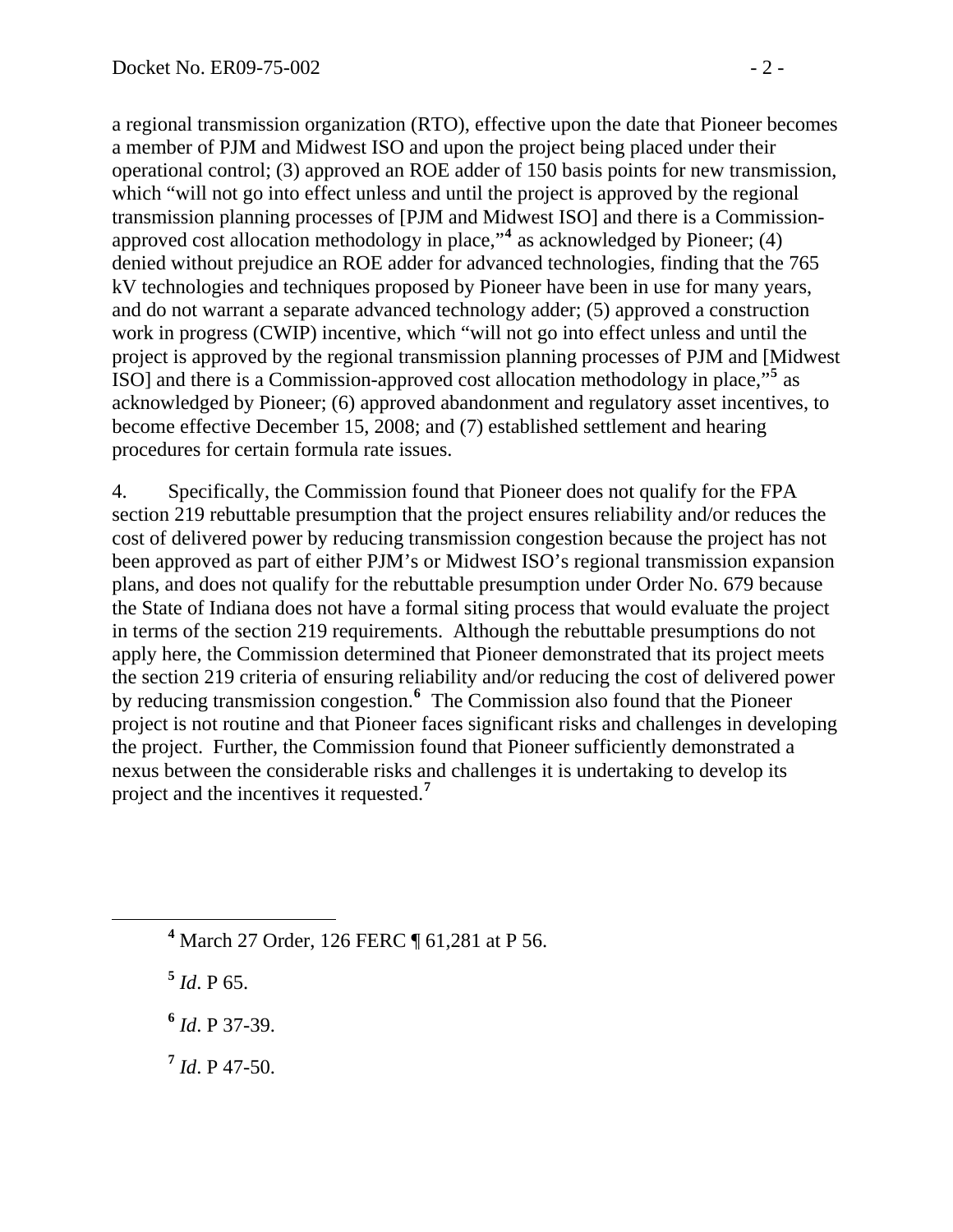### **II. Procedural Issues**

## **A. Requests for Late Intervention**

5. On April 27, 2009, the ISO/RTO Council submitted a motion to intervene out-oftime**[8](#page-2-0)** and motion for clarification.**[9](#page-2-1)** ISO/RTO Council states that only upon review of the Commission's March 27 Order did it become aware of the potential broad reaching implications of the March 27 Order on the regional transmission expansion planning processes of all transmission providers under the Commission's jurisdiction. It argues that its participation in this proceeding will not prejudice the interests of the other parties because it accepts the record developed to date. On May 8, 2009, the ISO/RTO Council submitted a correction to its motion for clarification.

6. On April 27, 2009, the Pennsylvania Public Utility Commission (Pennsylvania Commission) filed a motion to intervene out-of-time for the sole purpose of lodging a letter to comment on the request for rehearing filed by the Indiana Utility Regulatory Commission (Indiana Commission), and did not request that it be made a party to this proceeding.**[10](#page-2-2)** On May 21, 2009, the Public Utilities Commission of Ohio (Ohio Commission) submitted a letter in support of the Indiana Commission's request for rehearing of the March 27 Order,<sup>[11](#page-2-3)</sup> but did not request that it be made a party to this proceeding.

### **B. Requests for Rehearing and Clarification**

7. The Indiana Commission, the Indiana Office of Utility Consumer Counselor (Indiana Consumer Counselor), American Municipal Power-Ohio, Inc. (AMP-Ohio),

<span id="page-2-1"></span>**9** ISO/RTO Council includes: Alberta Electric System Operator (AESO), California Independent System Operator (CAISO), Electric Reliability Council of Texas (ERCOT), Independent Electricity System Operator of Ontario, Inc. (IESO), ISO New England, Inc., Midwest ISO, New York Independent System Operator, Inc., PJM, Southwest Power Pool, Inc., and New Brunswick System Operator (NBSO). The AESO, ERCOT, IESO and NBSO do not join ISO/RTO Council's pleading in this proceeding.

<span id="page-2-2"></span>**<sup>10</sup>** Pennsylvania Commission April 27, 2009 Letter at 1.

<span id="page-2-3"></span>**<sup>11</sup>** Ohio Commission May 22, 2009 Letter at 1.

<span id="page-2-0"></span>**<sup>8</sup>** <sup>8</sup> PJM and Midwest ISO join the ISO/RTO Council's request for clarification, but they do not join its motion to intervene out-of-time, as they filed timely motions to intervene in this proceeding. ISO/RTO Council April 27, 2009 Motion for Clarification at n.7; March 27 Order, 126 FERC ¶ 61,281 at P 22, 23.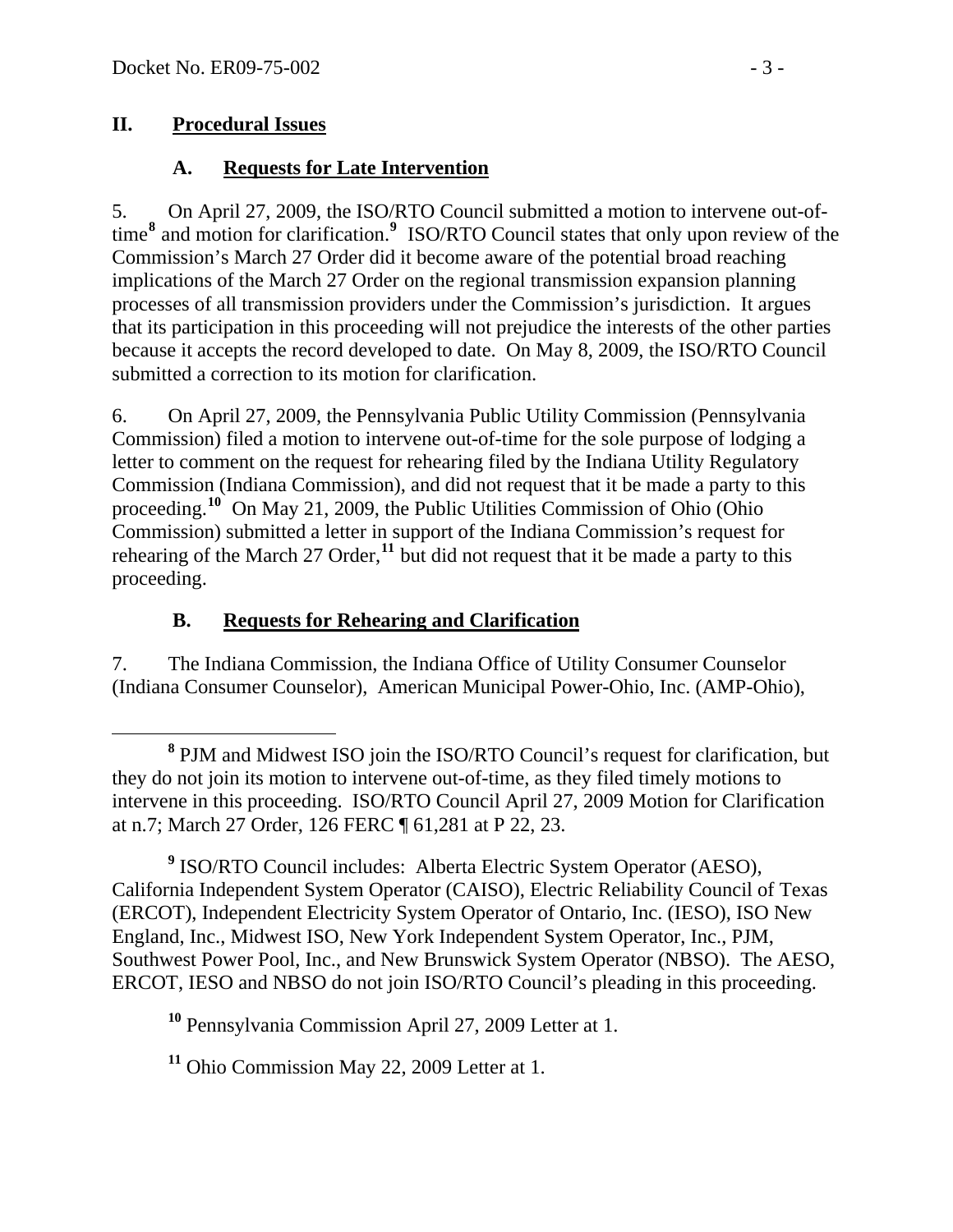Old Dominion Electric Cooperative (ODEC), and Jersey Central Power & Light Company, Metropolitan Edison Company, and Pennsylvania Electric Company (collectively, FirstEnergy Companies), and the ISO/RTO Council filed requests for rehearing and/or clarification of the March 27 Order.

8. On May 11, 2009, Pioneer filed an answer to the requests for clarification. On May 13, 2009, Madison Gas & Electric Company, Missouri Joint Municipal Electric Utility Commission, Missouri River Energy Services, and Wisconsin Public Power Inc. (Midwest TDUs) filed an answer to the ISO/RTO Council's request for clarification.

## **C. Commission Determination**

9. We deny the late motions to intervene. When late intervention is sought after the issuance of a dispositive order, the prejudice to other parties and burden upon the Commission of granting the late intervention may be substantial. Thus, movants bear a higher burden to demonstrate good cause for granting such late intervention.**[12](#page-3-0)** We find that the ISO/RTO Council and the Pennsylvania Commission have not met this higher burden and, thus, we deny their untimely motions to intervene. As discussed above, the Ohio Commission submitted a letter in support of the Indiana Commission's request for rehearing, however, the Ohio Commission does not request that it be made a party to this proceeding, and instead requests that the Commission docket its letter in this proceeding. We also reject the Ohio Commission's letter, and the ISO/RTO Council's May 8, 2009 letter correcting its request for clarification.

10. In light of this decision, we dismiss the request for clarification of the ISO/RTO Council and the comments submitted by the Pennsylvania Commission and the Ohio Commission. Because the ISO/RTO Council, the Pennsylvania Commission and the Ohio Commission are not parties to this proceeding, they lack standing to seek rehearing and/or clarification of the March 27 Order under the FPA and the Commission's regulations.**[13](#page-3-1)** We note that parties to this proceeding have raised several broad issues concerning the impact of the March 27 Order on the regional transmission expansion planning processes of transmission providers, and we address these issues below.

<span id="page-3-0"></span>**<sup>12</sup>** *See, e.g., Midwest Indep. Transmission Sys. Operator, Inc.*, 102 FERC ¶ 61,250, at P 7 (2003); *H.Q. Energy Services (U.S.), Inc. v. New York Indep. Sys. Operator, Inc.*, 100 FERC ¶ 61,028, at 61,072 (2002); *North Baja Pipeline LLC*, 99 FERC ¶ 61,028, at 61,109-10 (2002); *Florida Power & Light Co.*, 99 FERC ¶ 61,318, at 62,358 (2002).

<span id="page-3-1"></span>**<sup>13</sup>** *See* 16 U.S.C. § 825(a) (2006); 18 C.F.R. § 385.713(b) (2009); *Southern Co. Services, Inc*., 92 FERC ¶ 61,167 (2000).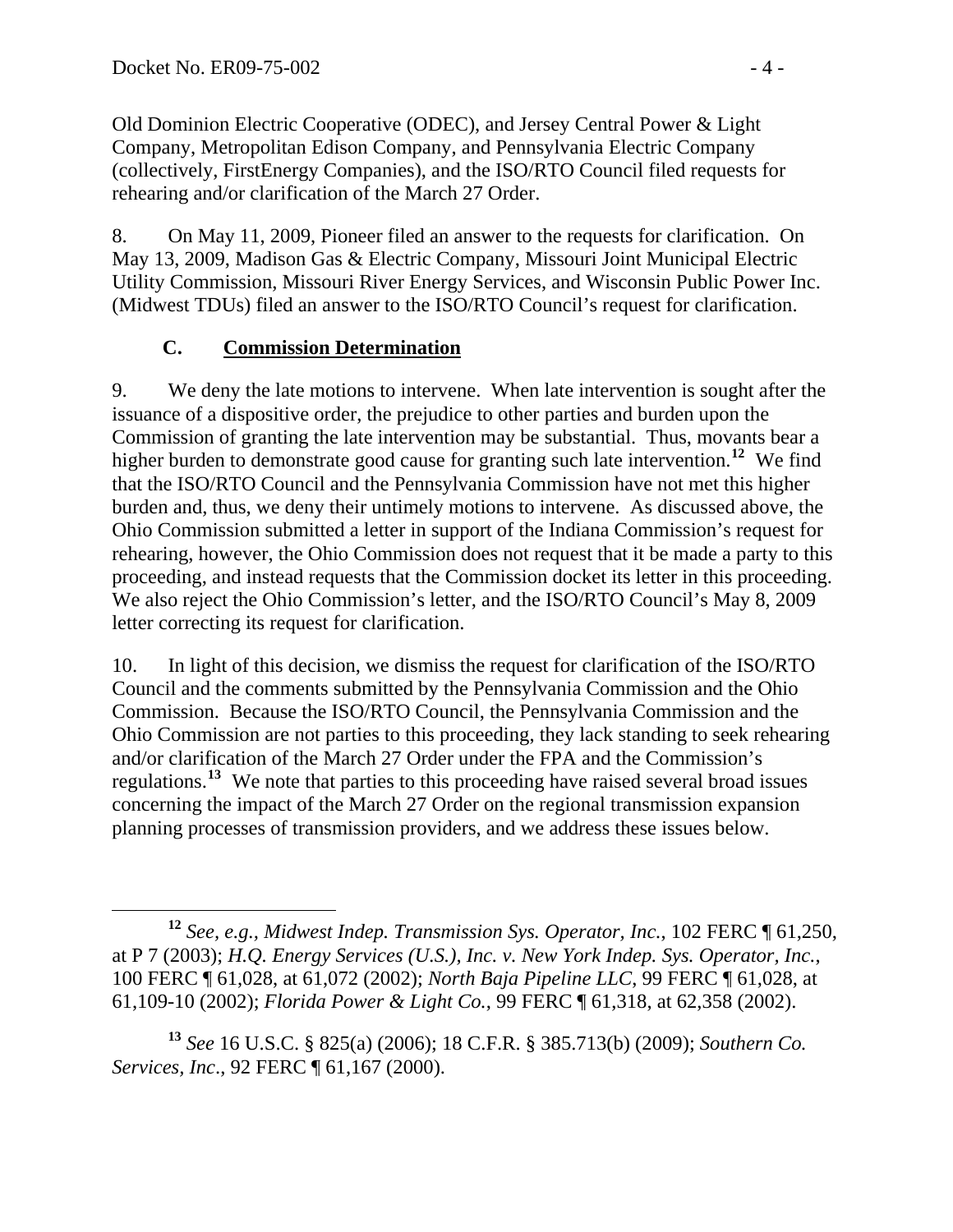11. Rule 713(d)(1) of the Commission's Rules of Practice and Procedure, 18 C.F.R. § 385.713(d)(1) (2009), prohibits answers to requests for rehearing. Therefore, we will reject the answers of Pioneer and Midwest TDUs.

## **III. Discussion**

# **A. Impact on the Regional Transmission Planning Processes**

# **1. Requests for Rehearing and Clarification**

12. Parties request that the Commission clarify the impact of its findings concerning section 219 of the FPA in the March 27 Order on the findings that ISOs and RTOs are required to make on reliability and economics regarding which projects are to be included in, or excluded from, their respective regional planning processes. Parties also request clarification on whether the Commission's approval of the Pioneer project through the ISO/RTO planning process is still a condition to the Pioneer project going forward, and on whether the Commission's section 219 findings create a presumption in favor of approval of the Pioneer project in the ISO/RTO planning process.

13. The Indiana Commission, Indiana Consumer Counselor, ODEC, and FirstEnergy Companies raise concerns that the March 27 Order could be read to preempt the RTO planning processes. The Indiana Commission states that the granting of incentives prior to completion of the comprehensive regional planning process required by Order No. 890 is arbitrary and capricious in that the Commission has set up regional planning processes and encouraged state involvement, but then, by prematurely granting incentives, the Commission has undermined those same processes. Furthermore, the Indiana Commission contends that the Commission's statement in the March 27 Order that approval of Order No. 679 incentives does not prejudge the RTO or other regional planning processes is not clear, and it requests clarification regarding the overall process and the sequencing of procedures so that affected parties can present information and input at the appropriate time, and avoid unnecessary litigation.**[14](#page-4-0)** Specifically, the Indiana Commission requests that the Commission clarify: (1) whether Pioneer may proceed with construction of its project, even if the project is not approved in the regional planning processes required under Order No. 890; (2) whether Pioneer will be eligible for rate recovery and incentives if the Pioneer project is reconfigured to make the line more optimal within the RTOs; (3) whether the Commission is prepared to conduct due diligence to ensure only prudently incurred costs are ultimately recovered; and (4) whether the Commission's approval of the Pioneer project (and other transmission projects) obviates the need for any future line to submit their plans to the comprehensive

<span id="page-4-0"></span>**<sup>14</sup>** Indiana Commission April 24, 2009 Rehearing Request at 3.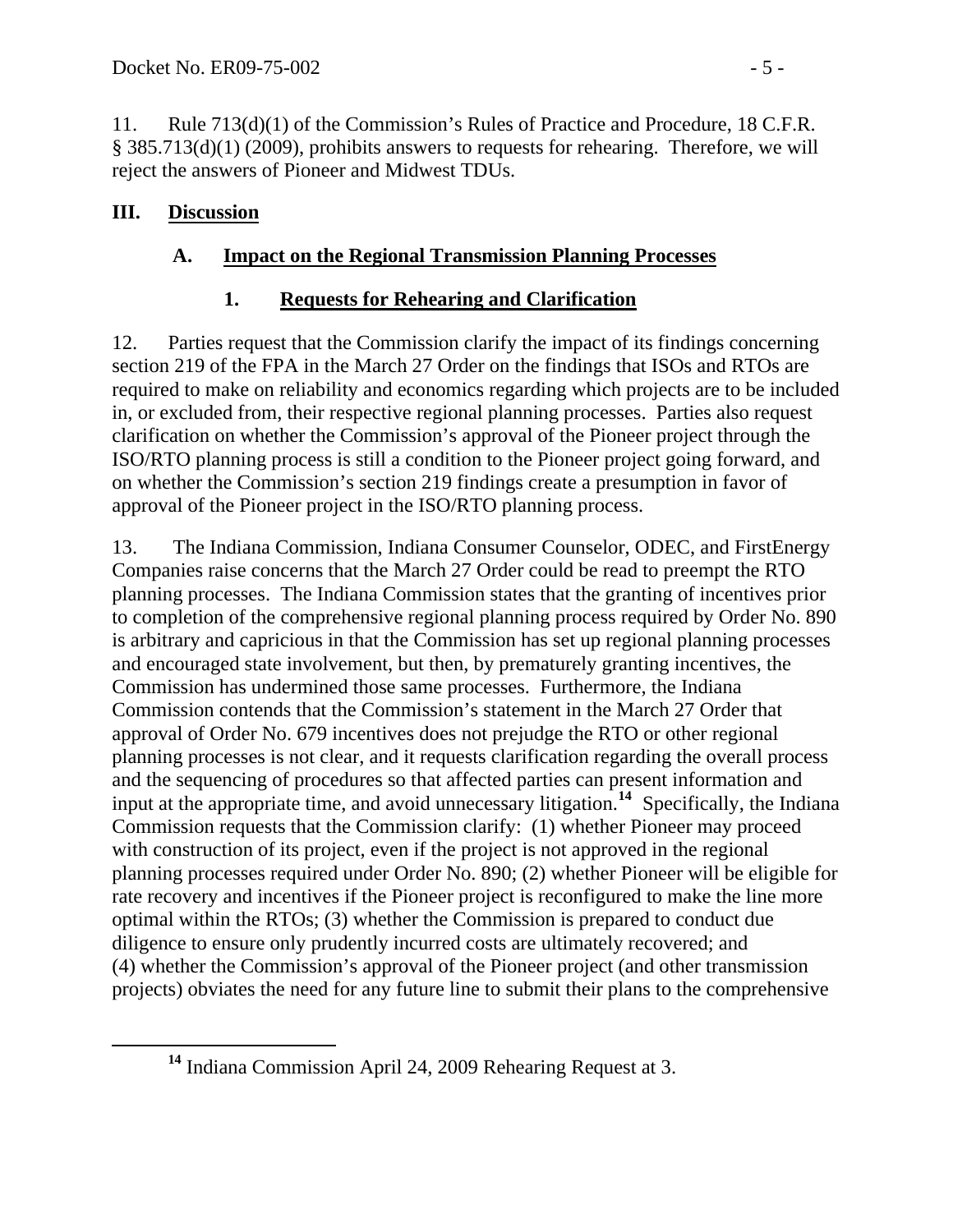regional planning processes conducted by RTOs and state commissions.**<sup>15</sup>** The Indiana Commission is concerned that Commission "approval of rate incentives is like putting a thumb on the scale in favor of approving the transmission project before the details of the project are known" and therefore it requests that the Commission clarify: (1) whether Commission approval of incentives for the Pioneer project equals Commission approval of the project itself; (2) whether Commission approval of incentives for the Pioneer project creates a presumption in favor of approval of the project, either by the Commission or the relevant RTOs; and (3) whether Commission approval of incentives for the Pioneer project creates a presumption in favor of any subsequent rate or tariff filing by Pioneer.**<sup>16</sup>**

14. Indiana Consumer Counselor joins the request for clarification and rehearing of the Indiana Commission. In addition, Indiana Consumer Counselor argues that the Commission erred in failing to adequately consider the results of granting rate incentives for the Pioneer project without vetting the project through the PJM and Midwest ISO transmission planning processes.**[17](#page-5-0)** It asserts that the PJM and Midwest ISO stakeholder processes were available to Pioneer, but that Pioneer instead chose to begin its project with litigation by seeking rate pre-approval from the Commission. It further states that the March 27 Order "is an unfortunate departure from the patent collaborative efforts which have been made by RTO stakeholders in the Midwest."<sup>[18](#page-5-1)</sup> Indiana Consumer Counselor also asserts that the Commission should revisit approval of Pioneer's requested rate incentives after Pioneer's plans have been reviewed in the PJM and Midwest ISO transmission planning processes.

15. ODEC argues that the Commission erred in concluding that it was not premature to consider the rate incentives requested by Pioneer even though the project has not been vetted and approved by the PJM or Midwest ISO regional planning processes, and contends that the Commission's determination will interfere with the planning process in contravention of the Commission's emphasis on regional planning in Order No. 890.<sup>[19](#page-5-2)</sup>

**<sup>15</sup>** *Id*. at 5-6.

 $^{16}$  *Id.* at 6-7.

**<sup>17</sup>** Indiana Consumer Counselor April 24, 2009 Rehearing Request at 2-3.

**<sup>18</sup>** *Id*. at 3.

<span id="page-5-2"></span><span id="page-5-1"></span><span id="page-5-0"></span>**<sup>19</sup>** *Preventing Undue Discrimination and Preference in Transmission Service*, Order No. 890, FERC Stats. & Regs. ¶ 31,241, *order on reh'g*, Order No. 890-A, FERC Stats. & Regs. ¶ 31,261 (2007), *order on reh'g*, Order No. 890-B, 123 FERC ¶ 61,299 (2008) *order on reh'g*, Order No. 890-C, 126 FERC ¶ 61,228 (2009).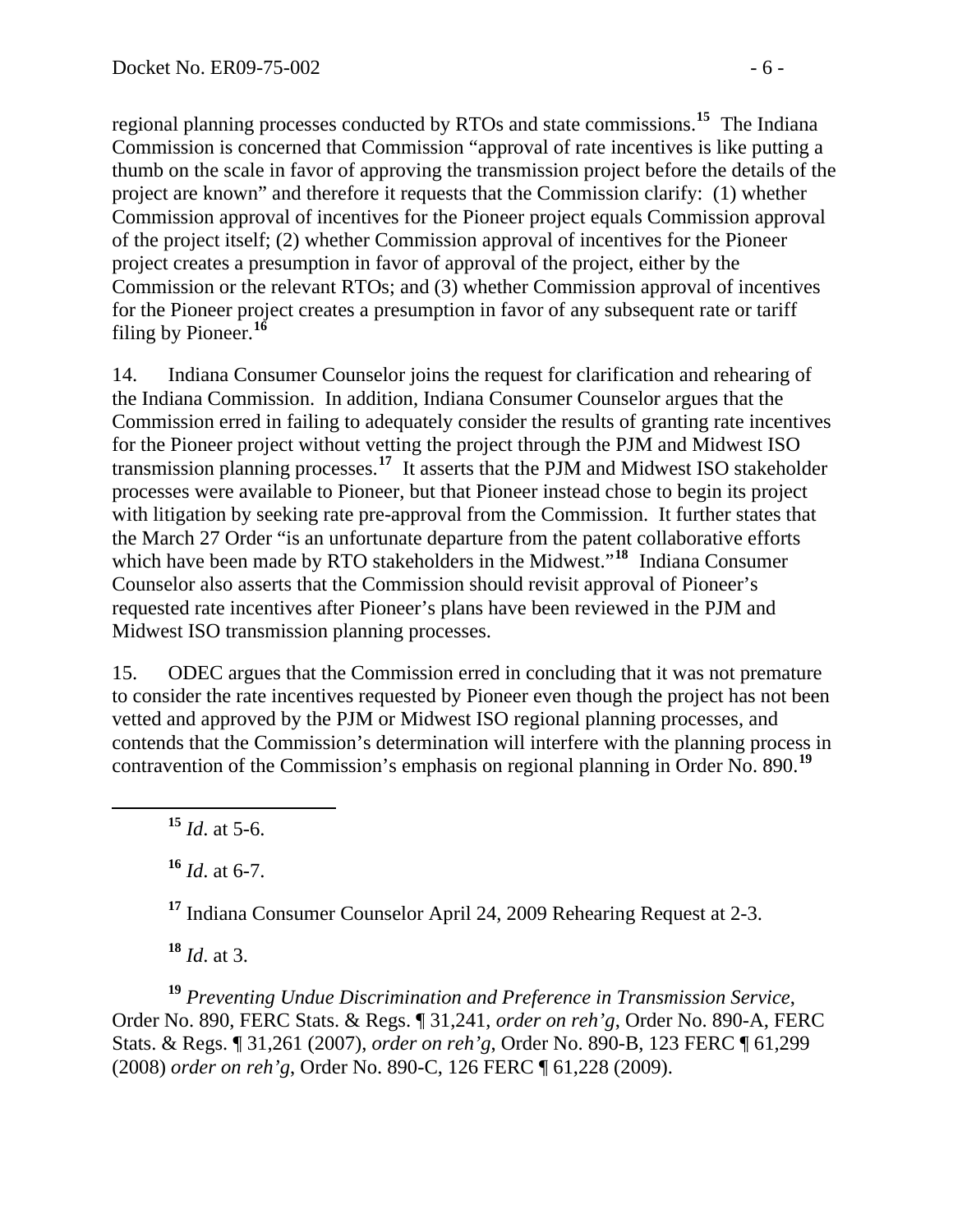ODEC also argues that the Commission's refusal to defer consideration of Pioneer's proposed CWIP and ROE incentives was inconsistent with its decision in *Pacific Gas and Electric Co.*<sup>20</sup> where, according the ODEC, the Commission was presented with a request for CWIP and ROE incentives for a project in the early stages of development, and "deferred consideration of the CWIP and ROE incentives without prejudice to a later filing once the project had been more thoroughly analyzed."**<sup>21</sup>**

16. FirstEnergy Companies argue that the Commission should grant rehearing of the March 27 Order and hold that in no case will Pioneer be permitted to recover costs of its project, including incentives, from PJM or Midwest ISO customers if the project is not included in the PJM and Midwest ISO regional transmission planning processes contained in their respective tariffs.**[22](#page-6-0)**

## **2. Commission Determination**

#### **a. Impact on Regional Transmission Planning Processes**

17. We disagree with the arguments that the impact of the March 27 Order on the regional planning processes of ISOs and RTOs was unclear and the arguments that approval of transmission rate incentives was premature because the Pioneer project has not been fully vetted or approved in the PJM or Midwest ISO regional planning processes. In the March 27 Order, the Commission stated:

We find that granting incentives as discussed in this order will not undermine the [Midwest ISO] or PJM stakeholder processes. Nothing here changes the manner in which [Midwest ISO] or PJM evaluates projects, nor do our findings regarding Pioneer's satisfaction of the requirements under section 219 prejudge the determinations of the regional transmission expansion plans of PJM or [Midwest ISO].**[23](#page-6-1)**

In reaching this determination, the Commission recognized but disagreed with protestors' concerns that the Pioneer project is premature because it has not been approved by the

**<sup>20</sup>** 123 FERC ¶ 61,067 (2008) (*PG&E*).

**<sup>21</sup>** ODEC April 27, 2009 Rehearing Request at 10 (citing *PG&E*, 123 FERC ¶ 61,067 at P 40).

**<sup>22</sup>** FirstEnergy Companies April 27, 2009 Rehearing Request at 8-9.

<span id="page-6-1"></span><span id="page-6-0"></span>**<sup>23</sup>** March 27 Order, 126 FERC ¶ 61,281 at P 40 (citing *Tallgrass Transmission, LLC*, 125 FERC ¶ 61,248, at P 43 (2008) (*Tallgrass*)).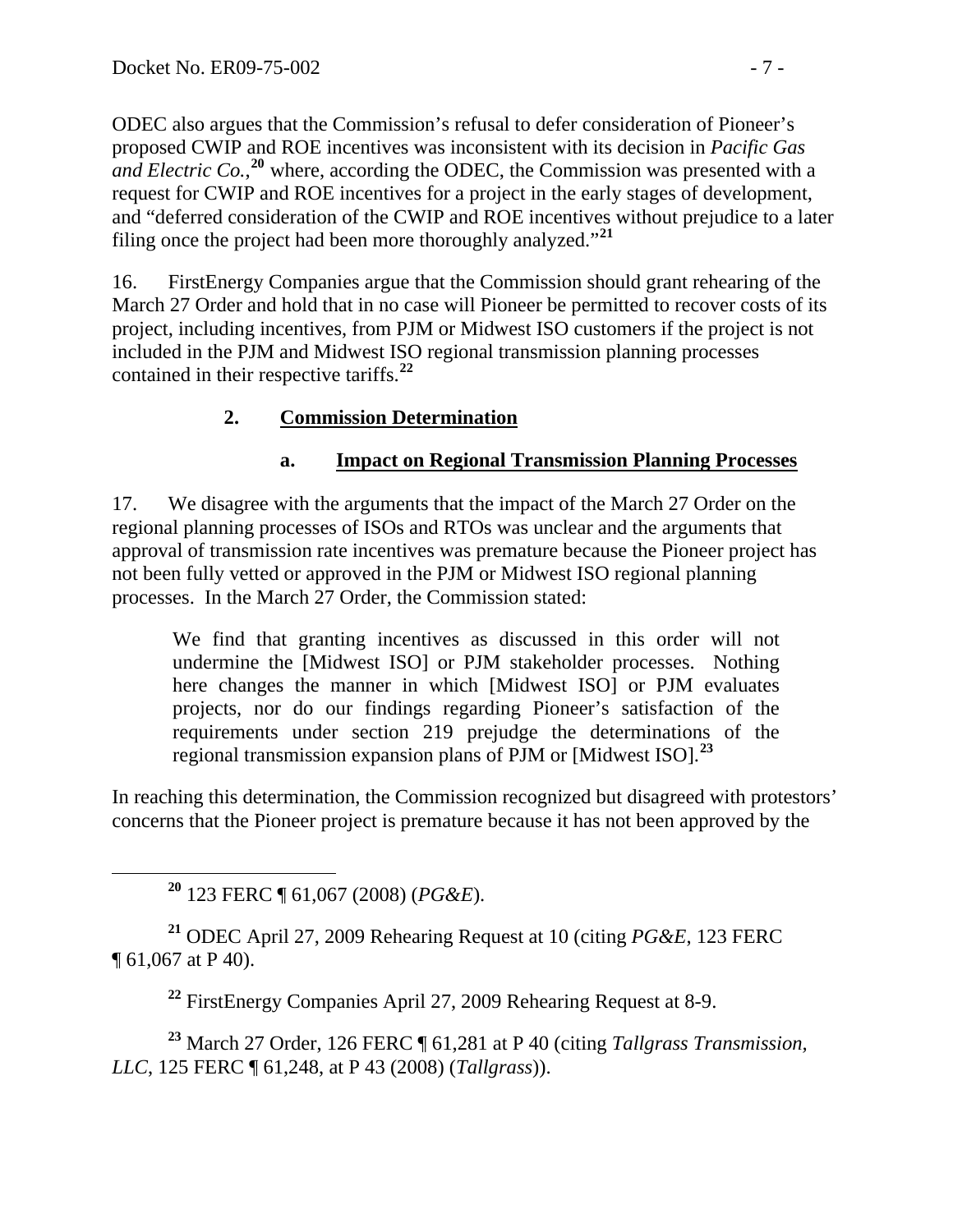regional transmission expansion plans of PJM and Midwest ISO.**[24](#page-7-0)** In response to the requests of parties, we clarify that the March 27 Order does not prejudge the determinations of the Order No. 890 regional transmission planning processes.**[25](#page-7-1)** As acknowledged by Pioneer,**[26](#page-7-2)** the project will have to be evaluated through Commissionapproved transmission planning processes. Further, the Commission has indicated that such an evaluation "is not a prerequisite to the Commission granting incentives."**[27](#page-7-3)** Accordingly, we clarify that our finding regarding Pioneer's request for incentives in the March 27 Order will not change how the project is considered under PJM's or Midwest ISO's regional transmission planning initiatives. Thus, the integrity of PJM's and Midwest ISO's tariffs, including the provisions regarding their regional transmission planning processes, is preserved.

18. We also reject arguments that the Commission departed from precedent in approving the CWIP incentive and ROE adder prior to the project's approval in the PJM and Midwest ISO regional transmission planning processes. As an initial matter, we reiterate our policy to review each request for incentives on its own merits and on a caseby-case basis.**[28](#page-7-4)** Moreover, as explained in the March 27 Order, the Commission need not address whether Pioneer's project meets the standards established in *PG&E* for receiving policy-based incentives outside of the guidelines established by Order No. 679 because, in the instant case, the Commission found that Pioneer demonstrated that its project meets section 219's criteria to ensure reliability and/or reduce the cost of delivered power by reducing transmission congestion; and that Pioneer's project meets the nexus requirement that the Commission established in Order No. 679.**[29](#page-7-5)** Accordingly, *PG&E* is factually inapposite because PG&E failed to demonstrate that its project met the statutory standard under section 219 and the requirements of Order No. 679 whereas the

**<sup>24</sup>** *Id*.

<span id="page-7-1"></span><span id="page-7-0"></span>**<sup>25</sup>** *See PacifiCorp*, 125 FERC ¶ 61,076, at P 60 (2008) (explaining that to the extent that aspects of the PacifiCorp project remain open, the Commission expects that PacifiCorp will address them as appropriate through the regional transmission planning process required by Order No. 890).

**<sup>26</sup>** *See* Pioneer October 15, 2008 Transmittal Letter at 12.

<span id="page-7-3"></span><span id="page-7-2"></span>**<sup>27</sup>** *Green Power Express LP*, 127 FERC ¶ 61,031, at P 42 (2009) (*Green Power Express*).

<span id="page-7-5"></span><span id="page-7-4"></span>**<sup>28</sup>** *Southern California Edison Co*., 121 FERC ¶ 61,168, at P 46 (2007), *reh'g denied*, 123 FERC ¶ 61,293 (2008).

**<sup>29</sup>** March 27 Order, 126 FERC ¶ 61,281 at P 41.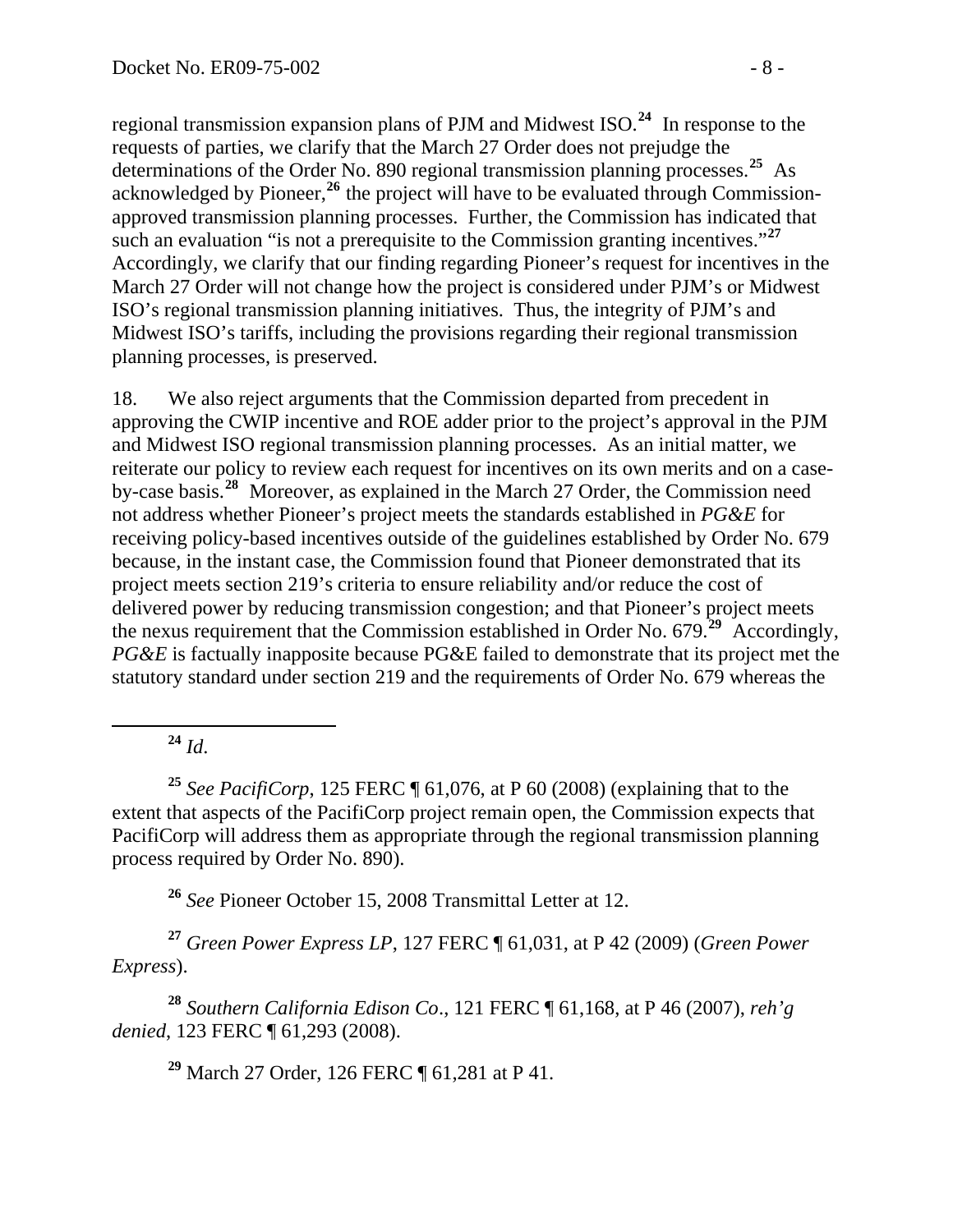Commission found that the Pioneer project met section 219's criteria and met the nexus requirement in Order No. 679.**<sup>30</sup>**

19. With respect to the Indiana Commission's request for clarification, we clarify that the Commission approved the rate incentives for the Pioneer project that were addressed in the March 27 Order – it did not "approve" the project itself. Neither the sponsor's authority to construct the project nor the timing of such construction is affected by the March 27 Order. The March 27 Order explained that certain incentives were effective upon either the project being placed under operational control of PJM and Midwest ISO or upon the approval of the project by the regional transmission planning processes of PJM and Midwest ISO. In fact, the March 27 Order clearly stated that: (1) approval of the ROE adder of 50 basis points for RTO membership was "*effective upon the date that Pioneer becomes a member of PJM and [Midwest ISO] and the project being placed under their operational control;*<sup>[31](#page-8-0)</sup> (2) approval of the ROE adder of 150 basis points for new transmission "*will not go into effect unless and until the project is approved by the regional transmission planning processes of [PJM and Midwest ISO]* and there is a Commission-approved cost allocation methodology in place," as acknowledged by Pioneer;**[32](#page-8-1)** and (3) approval of the CWIP incentive *"will not go into effect unless and until the project is approved by the regional transmission planning processes of PJM and [Midwest ISO]* and there is a Commission-approved cost allocation methodology in place," as acknowledged by Pioneer.<sup>[33](#page-8-2)</sup> As clarified below, even if Pioneer proceeds with the construction of its project, it is not guaranteed recovery of its costs. To recover its costs, Pioneer must make a section 205 filing and receive Commission approval for the recovery of such costs.

<span id="page-8-2"></span><span id="page-8-1"></span><span id="page-8-0"></span>**<sup>31</sup>** March 27 Order, 126 FERC ¶ 61,281 at P 57 (emphasis added) (citation omitted).

**<sup>32</sup>** *Id*. P 56 (emphasis added) (citation omitted).

**<sup>33</sup>** *Id*. P 65 (emphasis added) (citation omitted).

 $\overline{a}$ **<sup>30</sup>** The Commission has approved the CWIP and ROE incentives for other projects that have not already been approved in a regional transmission planning process, but where the applicant has demonstrated that its project meets section 219's criteria and the nexus requirement established in Order No. 679. *Green Power Express*, 127 FERC ¶ 61,031 at P 38, 42, 65, 80, 85-86, 88, 92; *Tallgrass*, 125 FERC ¶ 61,248 at P 40-41, 58, 66.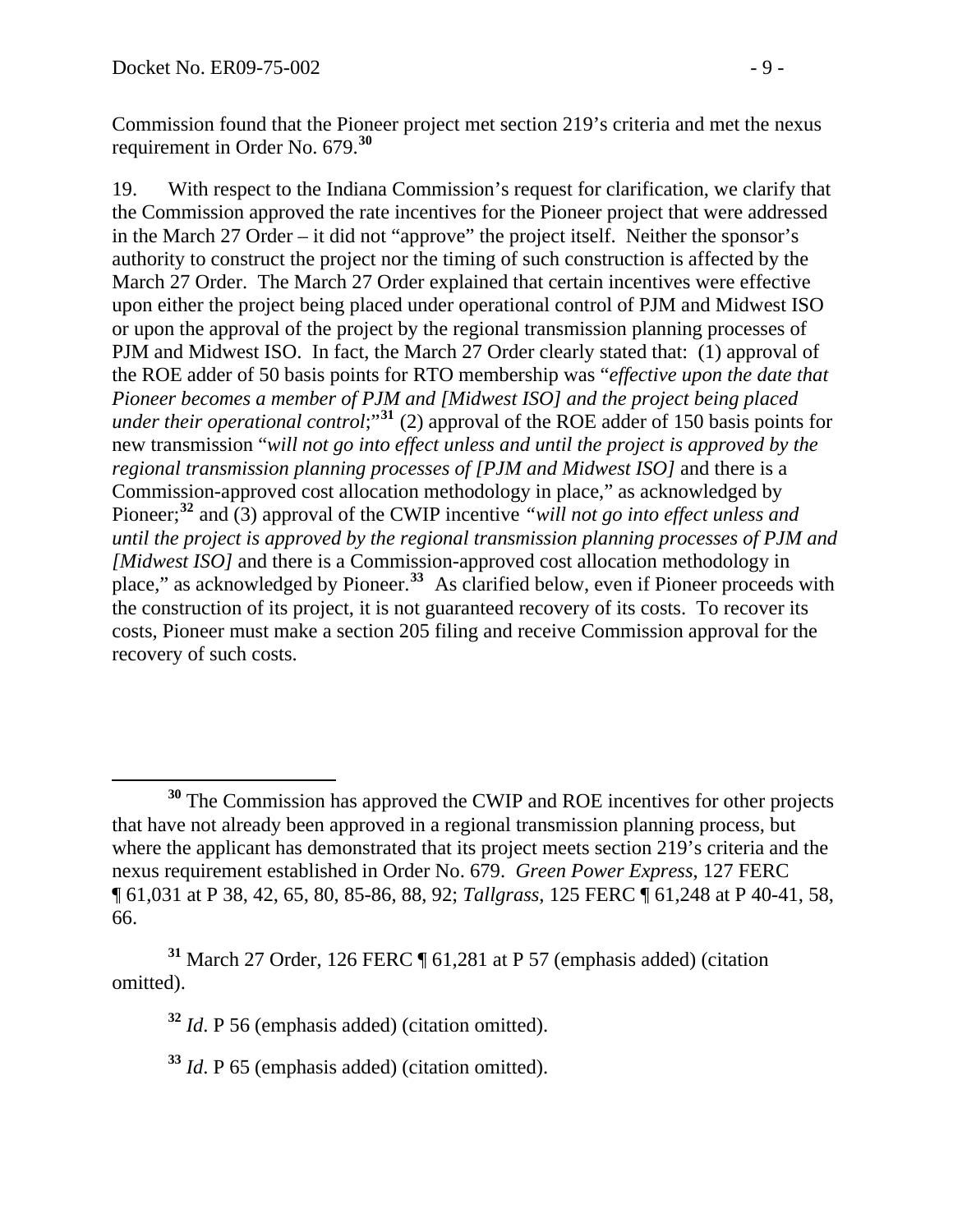#### **b. Impact on Rates of PJM and Midwest ISO**

20. Parties request clarification that Pioneer will not be permitted to recover any costs from, or charge any rates to, PJM and Midwest ISO customers if the project is not included in the PJM and Midwest ISO regional transmission planning processes. We clarify that Pioneer's ROE adder will not go into effect unless and until the project is approved by the regional transmission planning processes of PJM and Midwest ISO and there is a Commission-approved cost-allocation mechanism in place that includes projects such as the proposed Pioneer project.<sup>[34](#page-9-0)</sup> Further, we clarify that the 100 percent inclusion of CWIP in rate base will not go into effect unless and until the project is approved by the regional transmission planning processes of PJM and Midwest ISO and there is a Commission-approved cost-allocation mechanism in place that includes projects such as the proposed Pioneer project.**[35](#page-9-1)** In this proceeding, we are not making any determinations as to how or from whom Pioneer may recover its costs. Also, with respect to the Indiana Commission's request for clarification concerning whether the Commission is prepared to conduct due diligence to ensure only prudently incurred costs are ultimately recovered, as acknowledged by Pioneer, in the event the project is abandoned, the Commission will require Pioneer to make a showing in a section 205 filing that abandonment costs were prudently incurred, propose a rate and cost allocation method to recover the abandonment costs in a just and reasonable manner, and receive authorization from the Commission for the recovery of its costs.**[36](#page-9-2)** As explained above, the findings in the March 27 Order regarding Pioneer's satisfaction of the requirements under section 219 do not prejudge the determinations of the regional transmission expansion plans of PJM and Midwest ISO, and do not prejudge any subsequent rate or tariff filing by Pioneer. In addition, nothing in the March 27 Order forecloses any parties' rights to either challenge any section 205 filing that Pioneer may submit in the future, or to challenge the reasonableness of the costs that Pioneer seeks to pass through its formula rate.

#### **c. Process for Redesigned Pioneer Project**

21. The Indiana Commission requests clarification as to whether Pioneer will be eligible for rate recovery and incentives if the Pioneer project is reconfigured to make the line more optimal within the RTOs, and whether the Commission's approval of the Pioneer project (and other transmission projects) obviates the need for any future line to submit their plans to the comprehensive regional planning processes conducted by RTOs

<span id="page-9-2"></span><span id="page-9-1"></span><span id="page-9-0"></span> **<sup>34</sup>** *Id*. P 56. **<sup>35</sup>** *Id*. P 65. **<sup>36</sup>** *Id*. P 76.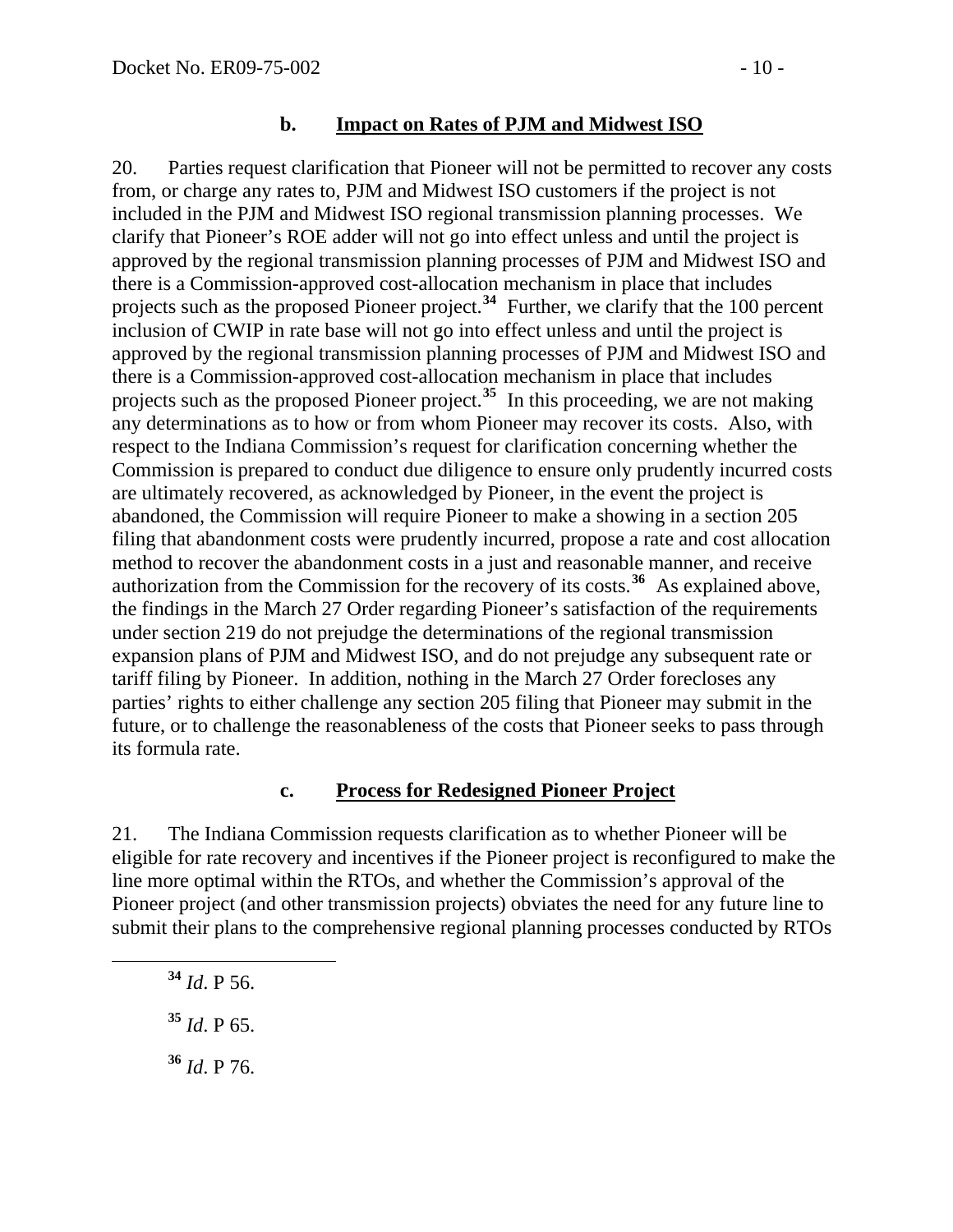and state commissions. We recognize that there may be other projects that are designed to accomplish the same goals as the Pioneer project. With respect to that issue, we clarify that our approval of incentives for the Pioneer project does not prejudge any other project, does not indicate a preference of one particular project over another, nor does it impact the tariff criteria by which PJM and/or Midwest ISO will evaluate the project(s).<sup>37</sup> We also recognize that if the Pioneer project is ultimately approved by the PJM and Midwest ISO regional transmission planning processes, there may be changes to the project. We clarify that such changes will not necessarily alter the basis upon which the Commission granted transmission incentives in the March 27 Order. To the extent that an entity believes that the Pioneer project has been modified in a manner that renders the basis for the transmission incentives granted in the March 27 Order to be invalid, that entity may file a complaint under section 206 of the FPA.<sup>38</sup> Thus, we deny as premature the requests for clarification regarding whether Pioneer will be eligible for rate recovery and incentives if the Pioneer transmission line is reconfigured during the regional transmission planning processes.

22. Some parties contend that our approval of incentives for the Pioneer project is contrary to our policy of encouraging parties to work cooperatively through the regional transmission planning processes. Our policy to continue to urge parties to work cooperatively through the existing Commission-approved regional transmission planning processes remains unchanged.**[39](#page-10-0)** However, our findings on the specific incentives for the

 **<sup>37</sup>** *Tallgrass*, 125 FERC ¶ 61,248 at P 57 (stating that the appropriate forum to address whether one or more competing transmission projects should be built is through the regional planning process and the appropriate state siting process).

**<sup>38</sup>** 16 U.S.C. § 824e (2006). We note that in one case where a transmission incentive project has been significantly modified since the Commission approved transmission incentives for that project, the companies organizing the project submitted a new transmission incentive request. *Potomac-Appalachian Transmission Highline, L.L.C.*, 122 FERC ¶ 61,188, at P 6-7, 10 (2008) (*PATH*).

<span id="page-10-0"></span>**<sup>39</sup>** *See Preventing Undue Discrimination and Preference in Transmission Service*, Order No. 890, FERC Stats. & Regs. ¶ 31,241, *order on reh'g*, Order No. 890-A, FERC Stats. & Regs. ¶ 31,261 (2007), *order on reh'g*, Order No. 890-B, 123 FERC ¶ 61,299 (2008), *order on reh'g*, Order No. 890-C, 126 FERC ¶ 61,228 (2009); *see also* Order No. 679, FERC Stats. & Regs. ¶ 31,222 at P 58 (stating that "[a]lthough [the Commission] will not require participation in regional planning processes as a precondition for obtaining incentives, as section 219 does not require such a precondition, we believe that regional planning processes can provide an efficient and comprehensive forum through which those seeking to make transmission investments can have their projects evaluated to see if they meet the requirements of section 219").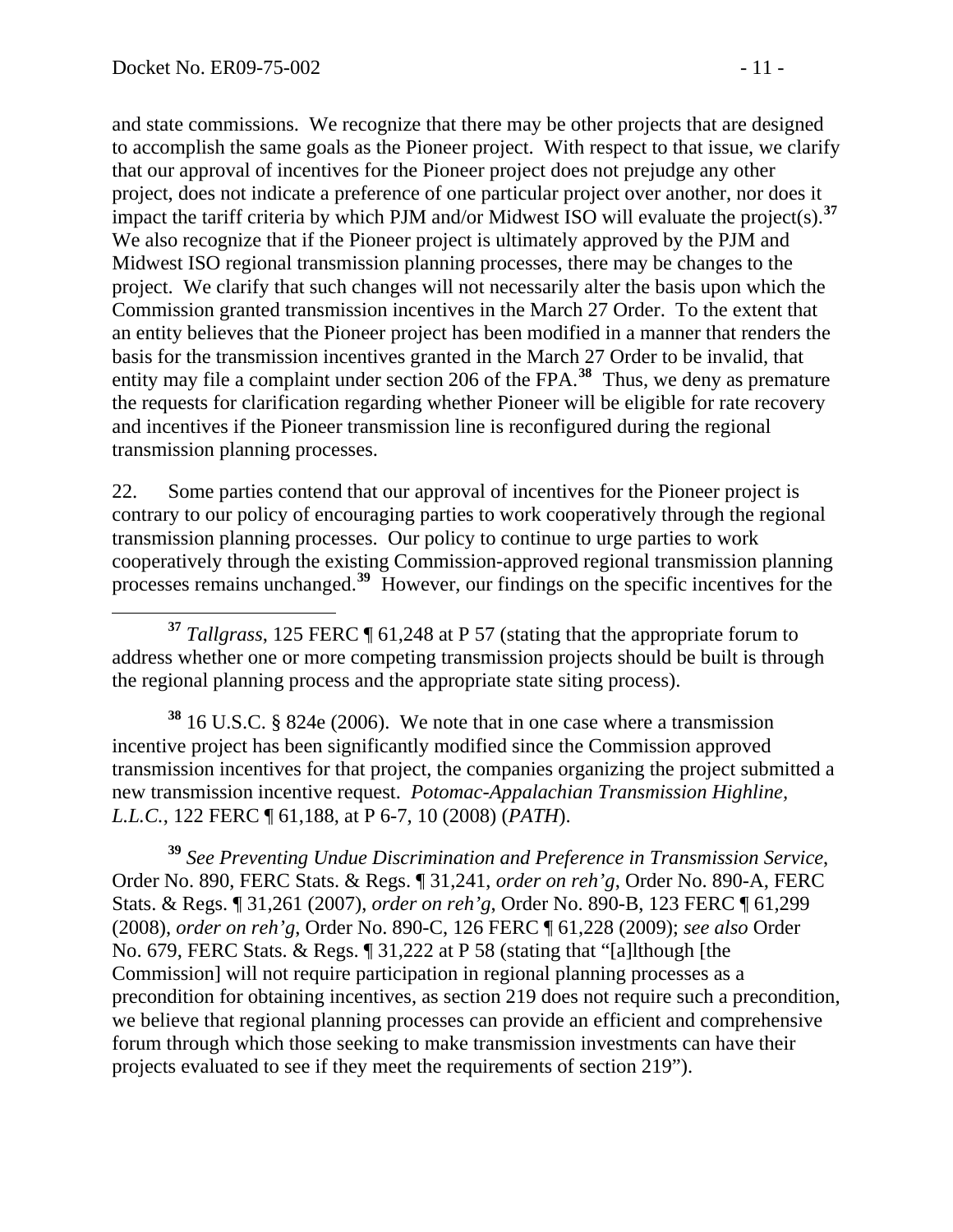Pioneer project are based on the Commission's evaluation of the Pioneer project as set forth in section 219 and Order No. 679. The findings in the March 27 Order do not undermine the criteria established for regional transmission planning processes, modify existing tariff procedures, or express a preference for any particular project.

## **B. Abandonment and Regulatory Asset Incentives**

## **1. Requests for Rehearing and Clarification**

23. ODEC argues that, in approving the abandonment and regulatory asset incentives before the Pioneer project is included in the PJM and Midwest ISO regional transmission expansion planning processes, the Commission failed to reasonably balance investor and ratepayer interests. ODEC contends that customers may end up paying for the costs of duplicative or competing projects, which would be both inefficient and costly. ODEC also contends that where there has been no determination of need for a project from either a reliability or an economic standpoint through the regional planning process, it is unreasonable to require customers to pay the project development costs if the project fails. ODEC therefore requests that the Commission grant rehearing and condition the abandonment incentive and regulatory asset incentive upon the Pioneer project being included in the PJM and Midwest ISO regional transmission planning processes.**[40](#page-11-0)**

24. FirstEnergy Companies argue that the Commission should clarify that Pioneer's recovery of abandoned plant costs is expressly conditioned on Pioneer becoming a transmission owning member of PJM and the Midwest ISO, and on the inclusion of the project in the transmission planning processes of PJM and the Midwest ISO, or alternatively, clarify that Pioneer may not recover pursuant to its abandoned plant incentive in the absence of approval of the project in the regional transmission planning processes.**[41](#page-11-1)** They also argue that failure to secure inclusion in the PJM and Midwest ISO regional transmission expansion planning processes should not be a factor beyond Pioneer's control entitling Pioneer to recover its abandoned plant costs, and contend that clarity is needed on this point in light of the Commission policy of reviewing applications for rate incentives on a case-by-case basis without regard to competing applications.**[42](#page-11-2)** In addition, FirstEnergy Companies assert that project sponsors in other cases that have been granted the abandonment incentive were RTO members and their proposed projects were included in the appropriate regional transmission planning processes.<sup>[43](#page-11-3)</sup> FirstEnergy

<span id="page-11-2"></span><span id="page-11-1"></span><span id="page-11-0"></span> $\overline{a}$ 

**<sup>40</sup>** ODEC April 27, 2009 Rehearing Request at 11-13.

**<sup>41</sup>** FirstEnergy Companies April 27, 2009 Rehearing Request at 7, 10-11.

**<sup>42</sup>** *Id*. at 11-16 (citing *Tallgrass*, 125 FERC ¶ 61,248 at P 42).

<span id="page-11-3"></span>**<sup>43</sup>** *Id*. at 14 (citing *New York Regional Interconnect, Inc*., 124 FERC ¶ 61,259,

<sup>(</sup>continued …)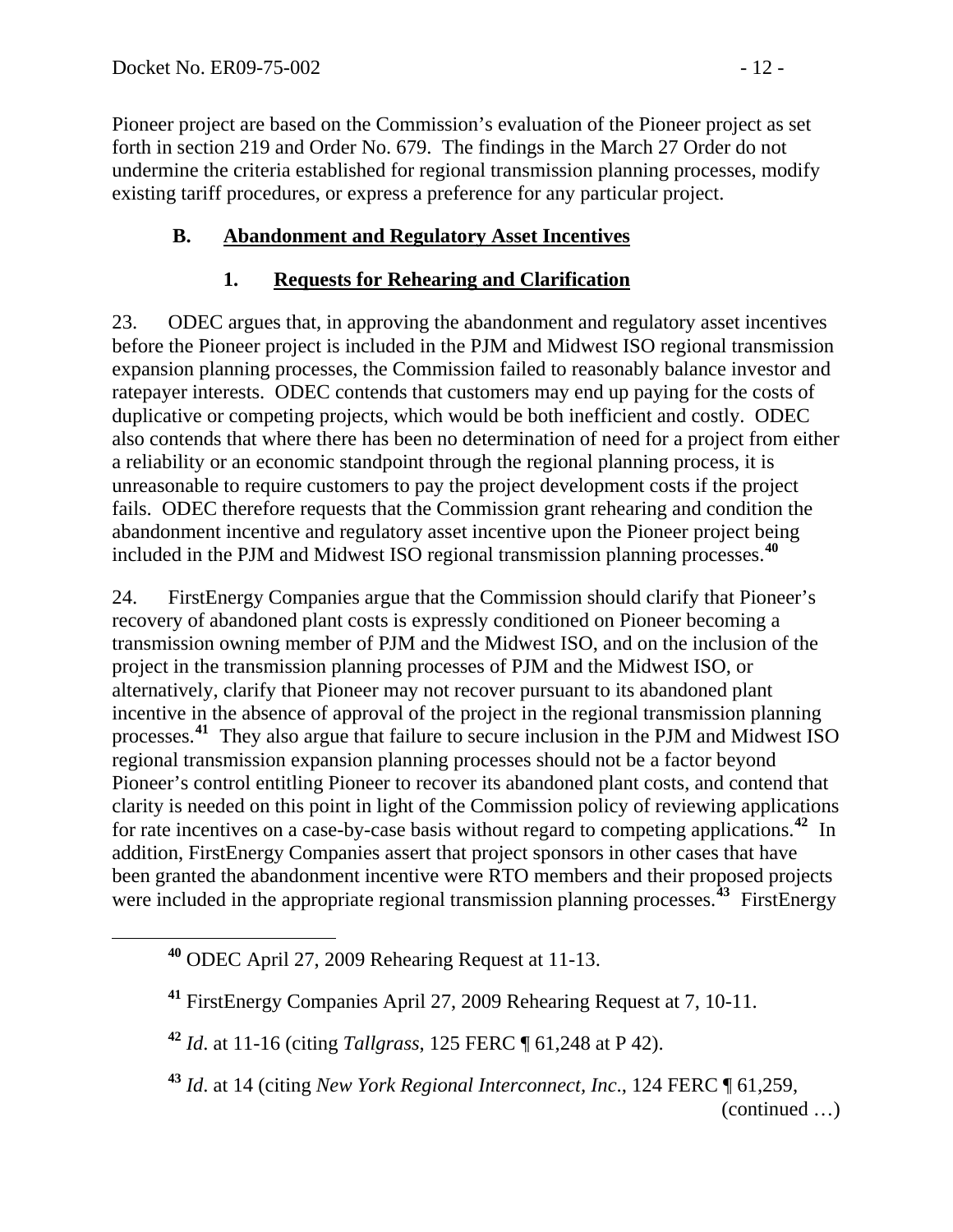Companies further argue that the customers to whom Pioneer seeks to allocate its abandoned plant costs should be permitted to challenge all aspects of the section 205 filing that Pioneer will be required to submit to recover abandoned plant costs, and should be able to examine each of the factors Pioneer used to determine why its costs are eligible for the abandonment incentive.**<sup>44</sup>**

25. The Indiana Commission asks the Commission to clarify whether Pioneer may recover costs for pre-construction regulatory assets from Indiana utilities or from PJM and Midwest ISO if the project is not approved in the regional planning processes required under Order No. 890, and whether accrual of a regulatory asset, as approved by the Commission, creates a greater likelihood of approval of the project, either by the relevant RTOs or by the Commission.**[45](#page-12-0)**

# **2. Commission Determination**

26. We deny the requests for rehearing of the Commission's determination in the March 27 Order granting the abandonment and regulatory asset incentives. We disagree with ODEC's argument that the Commission failed to reasonably balance investor and ratepayer interests in granting these incentives. In addition, we deny the requests that we condition the abandonment and regulatory asset incentives on inclusion or approval of the project in the PJM and Midwest ISO regional transmission planning processes. Granting these incentives helps to lessen the amount of risk by providing up-front regulatory certainty to Pioneer, and encourages development of more transmission infrastructure, thereby fulfilling the goals of section 219. Allowing Pioneer the opportunity to recover the costs that it prudently incurs will help Pioneer finance the project and will assure potential investors that they will likely be able to recover some part of their investments if the project is abandoned.**[46](#page-12-1)** Further, Order No. 679-A specifically contemplated that the recovery of abandoned plant costs may be needed in advance of a project being approved through the regional planning process or receiving all necessary siting approvals.<sup>[47](#page-12-2)</sup> In addition, the Commission has approved abandonment and regulatory

at P 56, n.51 (2008); *PPL Elec. Utils. Corp*., 123 FERC ¶ 61,068 (2008); *Southern California Edison Co*., 121 FERC ¶ 61,168 (2007)).

**<sup>44</sup>** *Id*. at 16.

**<sup>45</sup>** Indiana Commission April 24, 2009 Rehearing Request at 6-7.

**<sup>46</sup>** *See Green Power Express*, 127 FERC ¶ 61,031 at P 50.

<span id="page-12-2"></span><span id="page-12-1"></span><span id="page-12-0"></span>**<sup>47</sup>** *See* Order No. 679-A, FERC Stats. & Regs. ¶ 31,236 at P 115-116 (stating that where an applicant has satisfied the Commission's nexus requirement and has been granted authority to recover CWIP or abandoned plant costs, and subsequently the

(continued …)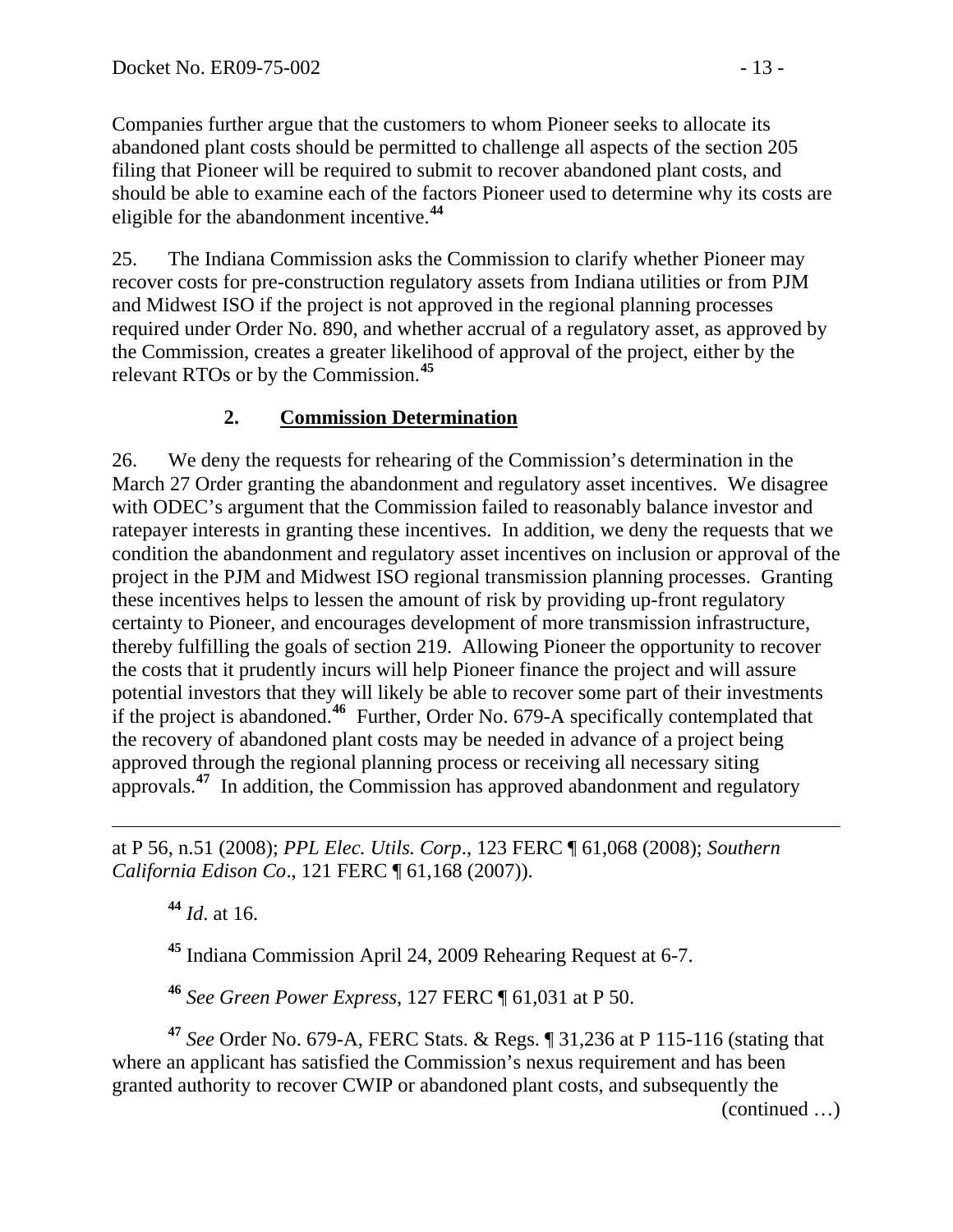$\overline{a}$ 

asset incentives for other transmission projects without requiring that the transmission project be included in or approved by a regional transmission planning process.**<sup>48</sup>** However, the Commission will require Pioneer to make a section 205 filing demonstrating the justness and reasonableness of any abandoned plant costs. Order No. 679 specifically requires every utility seeking abandonment recovery to submit such a section 205 filing.**<sup>49</sup>**

27. Moreover, as the Commission explained in the March 27 Order, while the abandonment incentive became effective December 15, 2008,**[50](#page-13-0)** should the Pioneer project be cancelled before it is completed, it is unclear whether Pioneer will have any customers from which to recover its abandonment incentive. At such time, Pioneer will be required to make a showing in a section 205 filing that the abandonment costs were prudently incurred and that the proposed cost allocation methodology will result in just and reasonable rates. Thus, the abandonment incentive, and any future finding allowing Pioneer to include such costs in its authorized rates, is not a guarantee of cost recovery. We grant the FirstEnergy Companies' request for clarification that customers that are concerned about their potential exposure to Pioneer's abandoned plant costs may protest Pioneer's section 205 filing, if and when Pioneer makes such a filing.

28. With respect to the regulatory asset incentive, we note that a regulatory asset is appropriate for utility costs only if it is "probable that such items will be included in a different period(s) [than they would otherwise be expensed] for purposes of developing rates that the utility is authorized to charge for its utility services."**[51](#page-13-1)** We clarify that approval of the regulatory asset incentive is not a Commission assurance that the costs will be recovered in future rates, but only an indication that the Commission will allow the utility's authorized rates to include the relevant costs. This is consistent with the

<span id="page-13-0"></span>**<sup>48</sup>** *Green Power Express*, 127 FERC ¶ 61,031 at P 50-52, 59-61; *Tallgrass*, 125 FERC ¶ 61,248 at P 62-63.

**<sup>49</sup>** Order No. 679, FERC Stats. & Regs. ¶ 31,222 at P 166.

**<sup>50</sup>** March 27 Order, 126 FERC ¶ 61,281 at P 75.

<span id="page-13-1"></span>**<sup>51</sup>** 18 C.F.R. Part 101 (USofA), Account 182.3 (2009).

applicant's project is, for example, unable to obtain state or federal siting authority, the Commission would not require refunds for the costs already prudently-incurred by the applicant).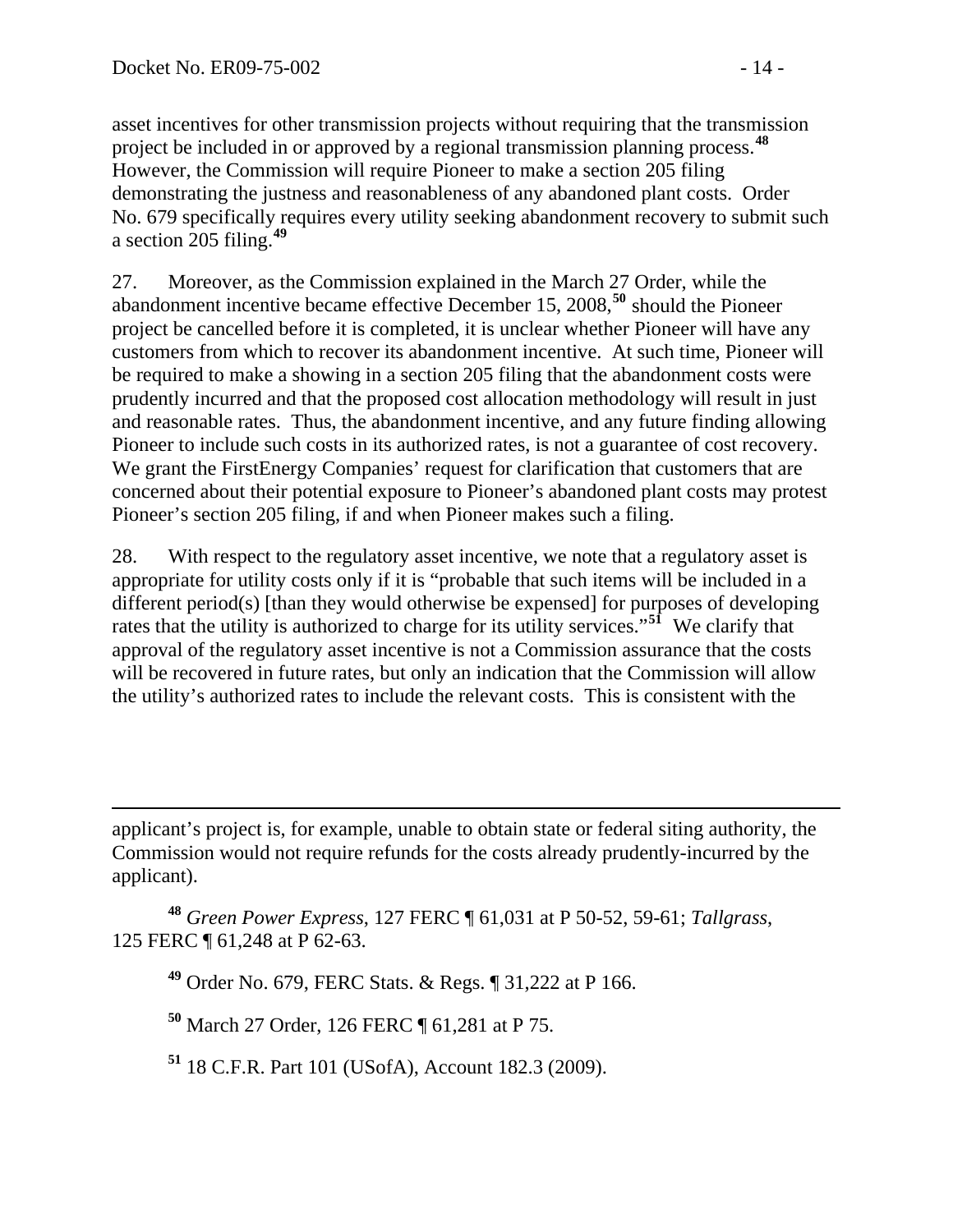principle that the Commission's rate determinations must allow an opportunity to recover reasonable costs, but are not a guarantee of cost recovery.**<sup>52</sup>**

29. The Indiana Commission requests clarification as to whether Pioneer may recover costs for pre-construction regulatory assets from Indiana utilities or from PJM and Midwest ISO if the project is not approved in the regional planning processes required under Order No. 890. As explained in the March 27 Order, Pioneer must make a section 205 filing when the formula rate becomes effective, if it wishes to recover costs booked as a regulatory asset, to demonstrate that pre-construction costs are just and reasonable. Pioneer also will have to establish that the costs included in the regulatory asset are costs that would have otherwise been chargeable to expense in the period incurred, and parties will be able to challenge these costs at that time.**[53](#page-14-0)** Thus, Pioneer may not recover any costs or rates for the pre-construction regulatory asset from Indiana utilities or from PJM and Midwest ISO customers unless it demonstrates in a section 205 filing, and the Commission finds, that such costs are just and reasonable. We also clarify that accrual of the regulatory asset as approved by the Commission does not prejudge the determinations of the regional transmission expansion plans of PJM or Midwest ISO, and does not create a greater likelihood of approval of the project either by the relevant RTOs or the Commission.

# **C. Return on Equity**

# **1. Base Return on Equity**

30. In the March 27 Order, the Commission granted Pioneer a base ROE of 10.54 percent. The Commission found that Pioneer's proposed 21 company proxy group, which included utilities in both PJM and Midwest ISO, was a good starting point to develop an individual proxy group that takes into account comparative risks.**[54](#page-14-1)** The Commission also found that the Corporate Credit Rating screen that Pioneer used was consistent with Commission precedent. However, the Commission modified Pioneer's proposal to remove various companies from the proxy group on the grounds that their low-end ROEs were too low. The Commission found that Pioneer's exclusion of Duke,

<span id="page-14-1"></span>**<sup>54</sup>** March 27 Order, 126 FERC ¶ 61,281 at P 92.

**<sup>52</sup>** *Fed. Power Comm. v. Natural Gas Pipeline Co.*, 315 U.S. 575, 590 (1942) (*questioned on other grounds by In Re Valuation Proceedings under Sections 303(c) & 306*, 445 F. Supp. 994 (Regional Rail Reorg. Ct. 1977)). Moreover, approval for accounting purposes is separate from approval for rate purposes and the former does not govern or constrain the latter. *Illinois Power Co.*, 87 FERC ¶ 61,028 (1999).

<span id="page-14-0"></span>**<sup>53</sup>** March 27 Order, 126 FERC ¶ 61,281 at P 86.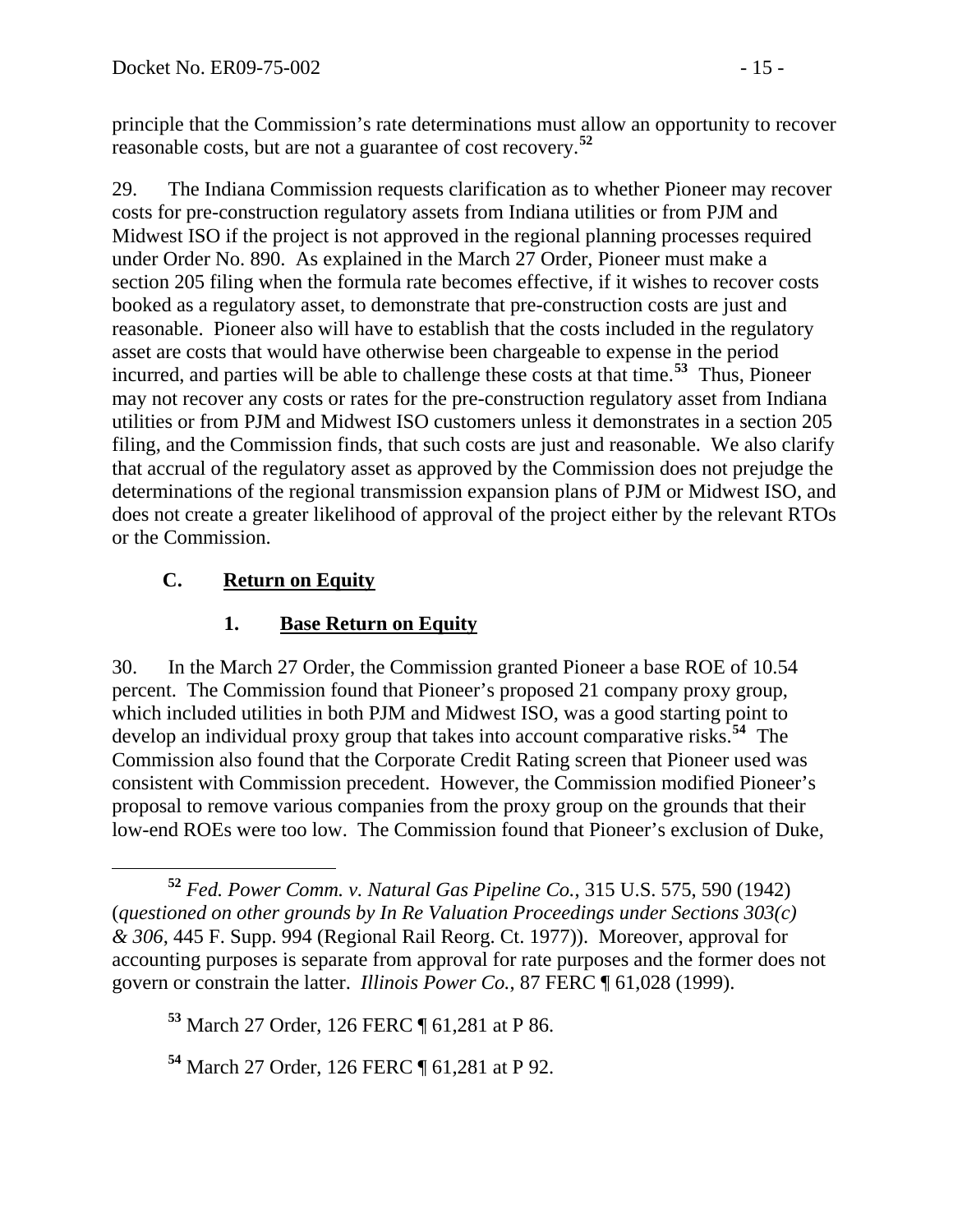NiSource, and Otter Tail was consistent with Opinion No. 445, where the Commission found that "investors generally cannot be expected to purchase stock if debt, which has less risk than stock, yields essentially the same return.<sup>555</sup> However, the Commission rejected Pioneer's proposal to exclude Consolidated Edison and Vectren from the proxy group on the grounds that their low-end exclusion of ROEs were 113 and 117 basis points above the 6.9 percent average yields on public utility BBB bonds reported by Moody's for the six-month period ending September 2008.**<sup>56</sup>** Finally, the Commission concluded that Pioneer's ROE should be set at the median of the expanded proxy group.

#### **a. Requests for Rehearing**

31. On rehearing, AMP-Ohio and ODEC contend that the Commission should have set the ROE for hearing because issues of material fact related to the ROE were raised in the protests to Pioneer's filing. AMP-Ohio asserts that the Commission violated the due process clause, the Administrative Procedure Act, and the FPA by failing to grant a hearing regarding Pioneer's ROE,<sup>[57](#page-15-0)</sup> and argues that it and the other intervenors were given no opportunity to challenge Pioneer's proposed ROE (or the Commission's adjustment) by cross-examining Pioneer witnesses or presenting testimony and evidence contesting Pioneer's application material.**[58](#page-15-1)** AMP-Ohio contends that intervenors were not put on notice that the Commission was considering summary disposition of the ROE issue.**[59](#page-15-2)** AMP-Ohio also states that in the absence of a hearing record, the Commission was forced to rely on a simplistic and inappropriate shortcut for determining the base ROE: the median of a proxy group's returns.

32. ODEC similarly asserts that the Commission's failure to set Pioneer's ROE for an evidentiary hearing was contrary to Commission regulations governing summary disposition of a proceeding.**[60](#page-15-3)** AMP-Ohio contends that the Commission did not consider the "'whole record'" in this proceeding because, although several parties filed protests to Pioneer's proposed ROE, the parties' protests do not constitute evidence and do not

**<sup>55</sup>** *Id*. P 93 (citing Opinion No. 445, 92 FERC at 61,266).

**<sup>56</sup>** *Id*. P 93-94.

**<sup>57</sup>** AMP-Ohio April 27, 2009 Rehearing Request at 8.

<span id="page-15-1"></span><span id="page-15-0"></span>**<sup>58</sup>** *Id*. at 9 (citing *Public Service Commission of Kentucky v. FERC*, 397 F.3d 1004, 1012 (D.C. Cir. 2005)).

**<sup>59</sup>** *Id*. at 18 (citing 18 C.F.R. § 385.217(c)(3) (2009)).

<span id="page-15-3"></span><span id="page-15-2"></span>**<sup>60</sup>** ODEC April 27, 2009 Rehearing Request at 5, 19 (citing 18 C.F.R. § 385.217(b) (2009)).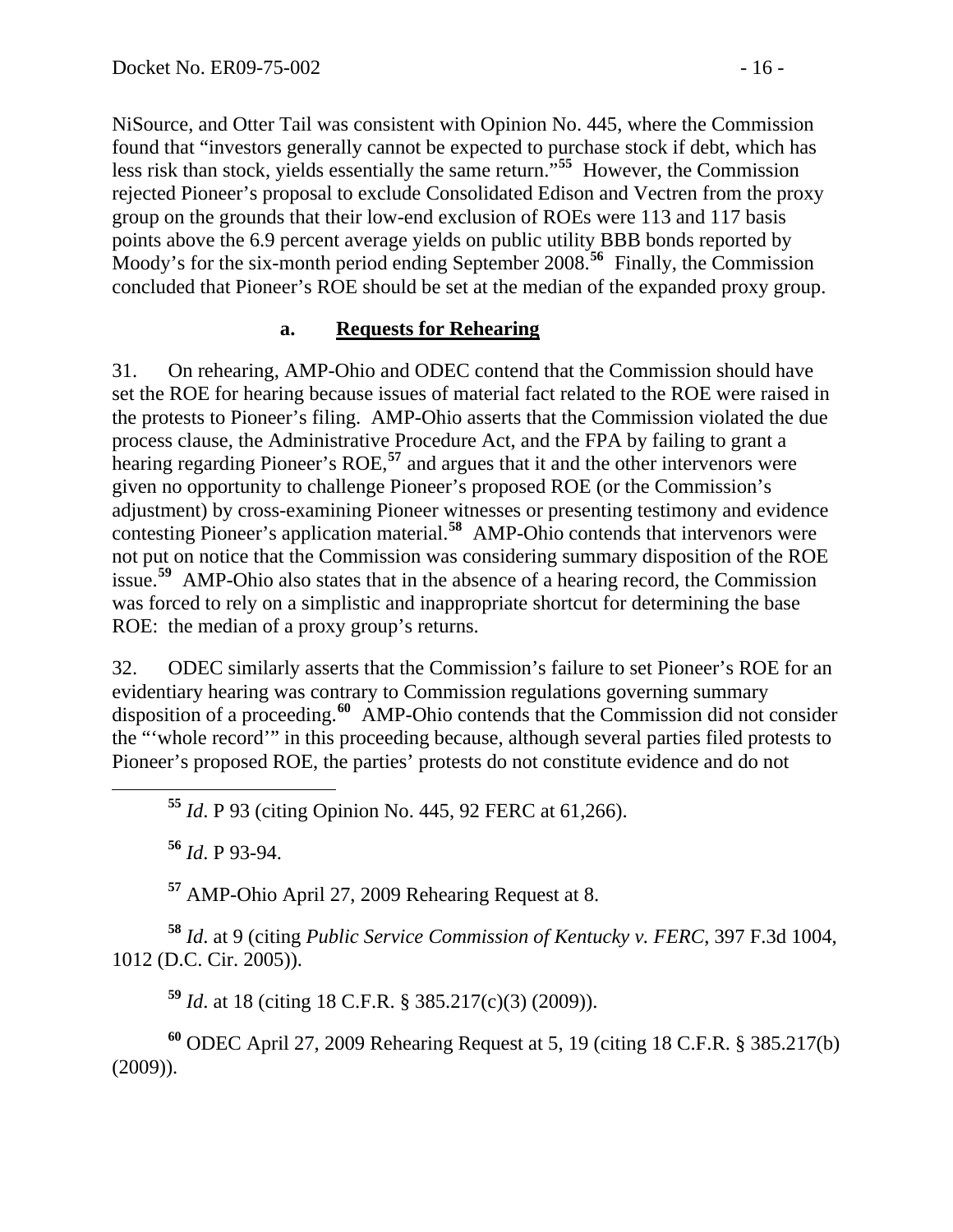substitute for the right to present testimony and challenge opposing witnesses through cross-examination.**<sup>61</sup>** AMP-Ohio and ODEC also assert that the Commission violated principles of due process by reversing its long-standing policy of granting hearings regarding just and reasonable returns, and by failing to give notice or justification for its reversal.**<sup>62</sup>** AMP-Ohio also argues that the Commission has guaranteed an erroneous outcome by considering only one side of the case, and it asserts that holding a hearing on the ROE issue would not have presented a significant burden to the Commission.**<sup>63</sup>** AMP-Ohio further contends that the failure of the Commission to establish a hearing regarding the Pioneer ROE is especially egregious given the Commission's policy, before *PATH*, of ordering hearings to address the appropriate return on transmission construction,**<sup>64</sup>** and it points out that the Commission ordered a hearing on the justness and reasonableness of the ROE requested by the Trans-Allegheny Interstate Line Company (TrAILCo) in Docket No. ER07-562-000.**<sup>65</sup>**

33. ODEC argues that in granting summary disposition of Pioneer's ROE, the Commission failed to investigate adequately the extent of differences in risk between Pioneer and the proxy companies.<sup>[66](#page-16-0)</sup> ODEC contends that the discounted cash flow results for Duke and NiSource Inc. (NiSource) should have been included in the range of reasonableness, and that exclusion of Duke and NiSource was inconsistent with Commission precedent, and was unnecessary to meet the Commission's "economic logic" test.**[67](#page-16-1)** Specifically, ODEC argues that the March 27 Order cites *Atlantic Path 15, LLC***[68](#page-16-2)** for the proposition that "'the Commission will exclude from the proxy group companies whose low-end ROE is within about 100 basis points above the cost of debt,

 **<sup>61</sup>** AMP-Ohio April 27, 2009 Rehearing Request at 10-11 (quoting *Mobil Oil Corp. v. FPC*, 483 F.2d 1238 (D.C. Cir. 1973) (*Mobil Oil*)).

**<sup>62</sup>** *Id*. at 15; ODEC April 27, 2009 Rehearing Request at 19.

**<sup>63</sup>** AMP-Ohio at 12-13 (citing *Mathews v. Eldridge*, 424 U.S. 319, 333 (1976)).

**<sup>64</sup>** *Id*. at 16-17 (citing *PATH*, 122 FERC ¶ 61,188; *Southern California Edison*, 92 FERC ¶ 61,070 (2000)).

**<sup>65</sup>** *Id*. at 16 (citing *Trans-Allegheny Interstate Line Co.*, 119 FERC ¶ 61,219 (2007) (*TrAILCo*)).

<span id="page-16-2"></span><span id="page-16-1"></span><span id="page-16-0"></span>**<sup>66</sup>** ODEC April 27, 2009 Rehearing Request at 5, 20-21 (citing *Petal Gas Storage, LLC v. FERC*, 496 F.3d 695 (D.C. Cir. 2007)).

**<sup>67</sup>** *Id*. at 20-21.

**<sup>68</sup>** 122 FERC ¶ 61,135 (2008).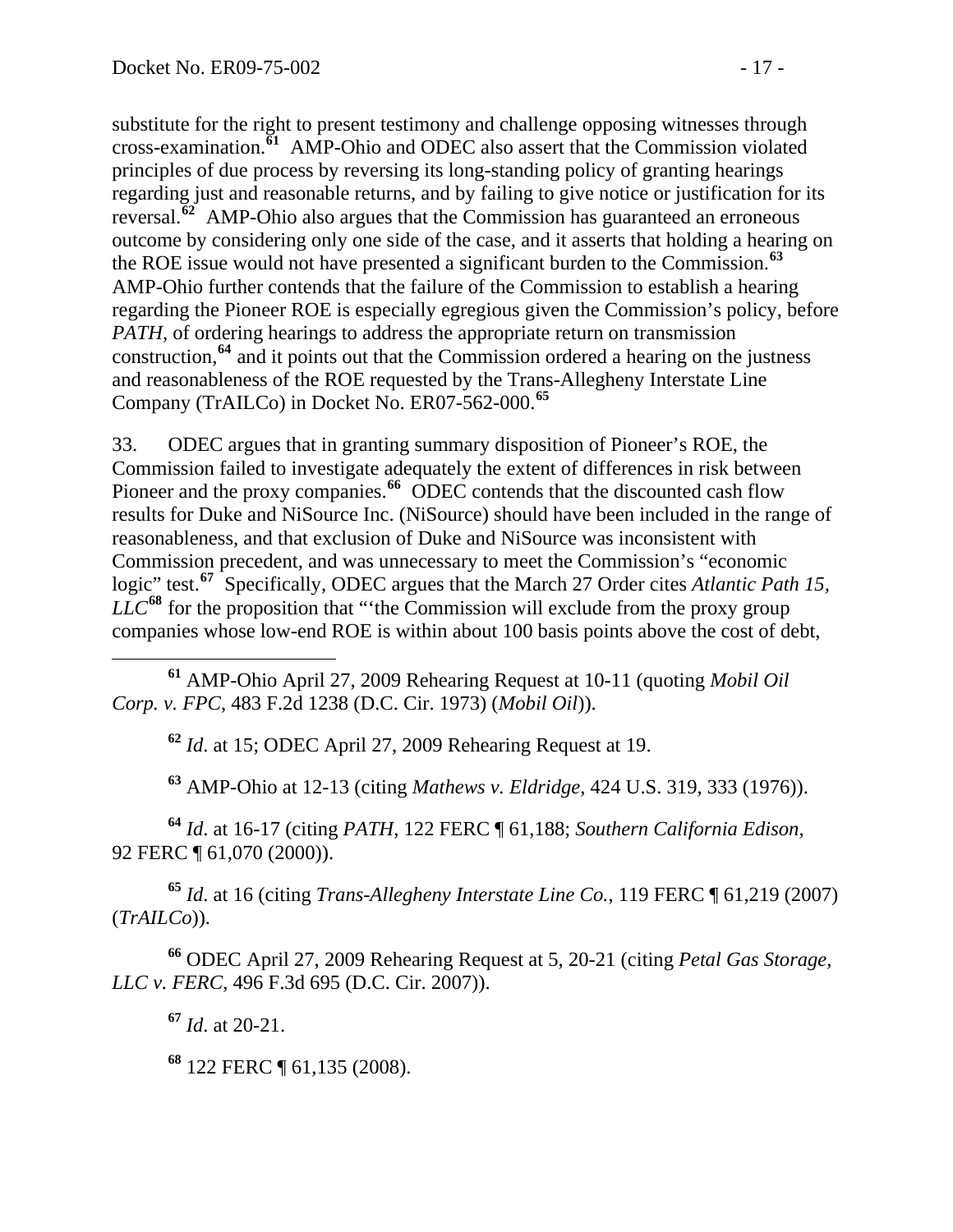taking into account the extent to which the excluded low-end ROEs are outliers from the low-end ROEs of other proxy group companies[,]'" but that in *PATH*, "a case decided ten days after *Atlantic Path 15*, the Commission indicated that low-end results need only be excluded if they do not *exceed* the cost of debt."**<sup>69</sup>** ODEC contends that if Duke and NiSource had been included in the proxy group, the median ROE would be reduced to approximately 10.40 percent, which the Commission should use as Pioneer's base ROE if rehearing is not granted, as requested by ODEC.

34. AMP-Ohio contends that the Commission failed to address its argument that because Pioneer's equity capital will be supplied only by AEP and Duke, the ROE determination for the subsidiary company should take into account the fact that these owners will be able to leverage debt costs of the parent into equity returns from the subsidiary.**[70](#page-17-0)** ODEC argues that the Commission's decision to establish the base ROE for Pioneer at this time is inconsistent with Commission precedent standing for the proposition that allowed capital costs are to be established based on current market conditions. It contends that the uncertainty in the capital markets weighed in favor of deferring consideration of Pioneer's ROE in order to avoid adopting an ROE figure that is unrepresentative of Pioneer's ongoing cost of equity capital.**[71](#page-17-1)**

## **b. Commission Determination**

35. We deny the requests for rehearing of the Commission's determination to grant Pioneer a base ROE of 10.54 percent and reject the argument that the Commission erred by not setting the appropriate level for Pioneer's base ROE or the range of reasonableness for the ROE for hearing. The Commission need not conduct an evidentiary hearing when there are no disputed issues of material fact, and even where there are disputed issues, the Commission need not conduct a hearing if they may be adequately resolved on the written record.<sup>[72](#page-17-2)</sup> Further, "mere allegations of disputed facts are insufficient to mandate a hearing; petitioners must make an adequate proffer of evidence to support them."**[73](#page-17-3)** As

 $\overline{a}$ **<sup>69</sup>** ODEC April 27, 2009 Rehearing Request at 20-21 (citing *PATH*, 122 FERC ¶ 61,188 at P 101-102) (emphasis supplied by ODEC).

**<sup>70</sup>** AMP-Ohio April 27, 2009 Rehearing Request at 21.

<span id="page-17-2"></span><span id="page-17-1"></span><span id="page-17-0"></span>**<sup>71</sup>** ODEC April 27, 2009 Rehearing Request at 4, 10-11 (citing *Southern California Edison Co.*, Opinion No. 445, 92 FERC ¶ 61,070, at 61,267 (2000); *Northeast Utilities Serv. Co.*, 83 FERC ¶ 61,184, at 61,765, *reh'g denied*, 84 FERC ¶ 61,159 (1998) (*Northeast Utilities*)).

**<sup>72</sup>** *Moreau v. FERC*, 982 F.2d 556, at 568 (D.C. Cir. 1993) (citations omitted).

<span id="page-17-3"></span>(continued …) **<sup>73</sup>** *Cerro Wire and Cable Company v. FERC*, 677 F.2d 124, 129 (D.C. Cir. 1982).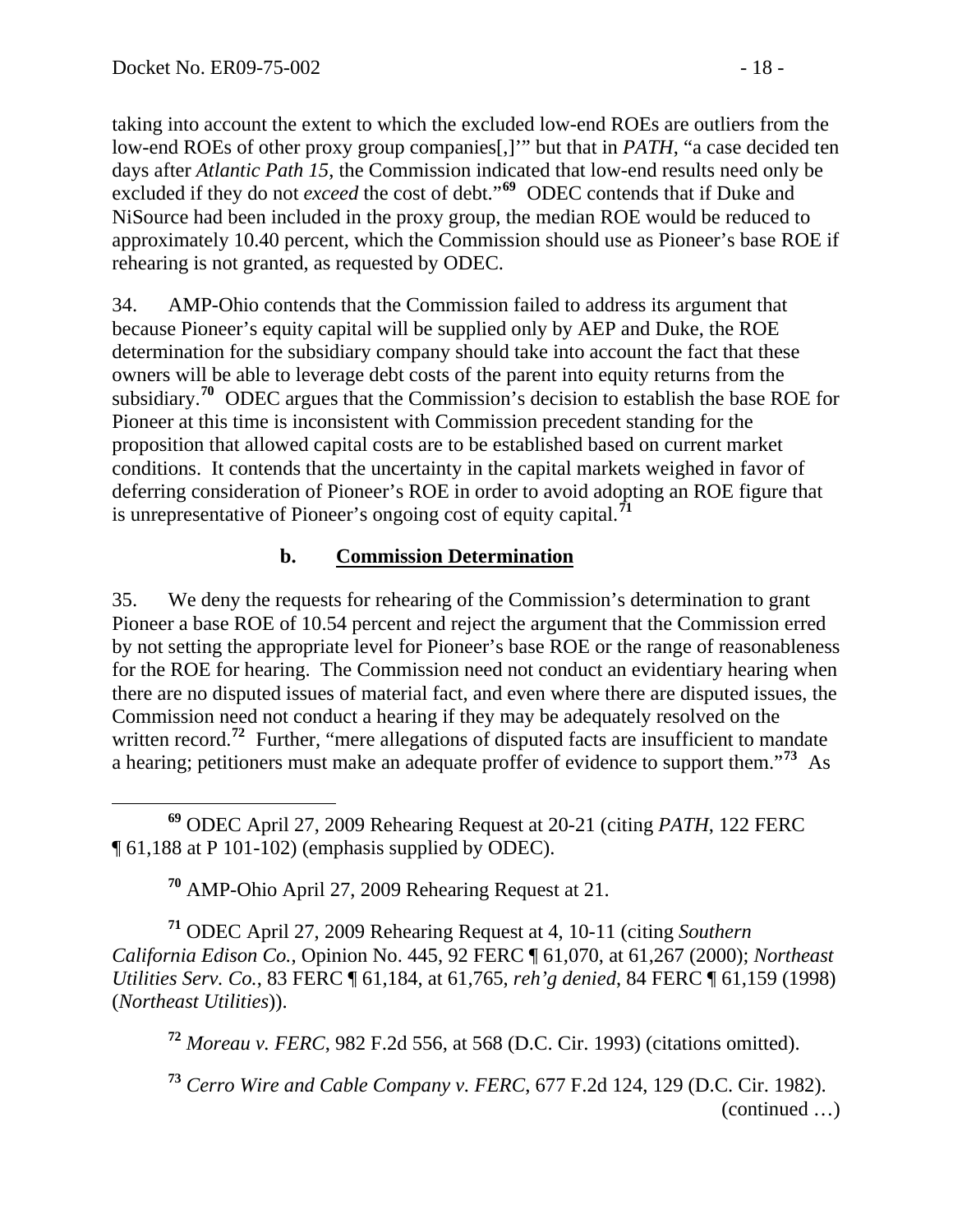$\overline{a}$ 

discussed further below, because AMP-Ohio and ODEC have not explained with sufficient specificity in either their protests or rehearing requests what factual issues they want to raise in a hearing,<sup>74</sup> we reject their arguments that the Commission erroneously deprived the parties of due process or of the right to present evidence and testimony and to challenge opposing witnesses through cross-examination. In addition, AMP-Ohio's reliance on *Mobil Oil* to support its due process contentions is misplaced. While that decision held that informal comments cannot create a record that satisfies the substantial evidence test and therefore interested parties must be permitted to introduce adverse evidence, the Court of Appeals for the District of Columbia Circuit subsequently held that *Mobil Oil* "is no longer good law,"**<sup>75</sup>** and concluded that "the 'substantial evidence' provision of the Natural Gas Act does not affect the *procedure* the Commission is required to follow…[.]"

36. In their requests for rehearing, ODEC and AMP-Ohio do not specify any factual issues that need an investigation as to why the selected companies for the proxy group may not be of comparable risk to Pioneer. They do not question the use of PJM and Midwest ISO companies as the starting point for developing the proxy group used to determine Pioneer's ROE, nor do they contest the application of the risk screens employed by Pioneer. They do not specify any factual issue they would wish to pursue at hearing in order to demonstrate that either (1) a company included in the proxy group

The Commission is only required to provide a trial-type hearing if the material facts in dispute cannot be resolved on the basis of written submissions in the record. *Consumers Power Co.*, 58 FERC ¶ 61,323, at 62,045 (1992) (citing *Southern California Edison Co.*, 27 FERC 61,105, at 61,199 (1984); *Municipal Light Boards of Reading and Wakefield v. Federal Power Commission*, 450 F.2d 1341, 1345 (D.C. Cir. 1971), *cert. denied*, 405 U.S. 989 (1972); *Cerro Wire and Cable Company v. FERC*, 677 F.2d 124, 135 (D.C. Cir. 1982), *order on clarification*, 59 FERC ¶ 61, 276 (1992)).

**<sup>74</sup>** In its protest to Pioneer's October 15 filing, ODEC argued that Pioneer's base ROE should be set for hearing to assess Pioneer's risk profile relative to the proxy group. ODEC November 5, 2008 Protest at 15-16. AMP-Ohio did not request in its protest that Pioneer's ROE be set for hearing, but rather argued that a risk adjustment to Pioneer's proposed ROE was necessary and that the package of non-ROE incentives, if approved, would serve to reduce the risk of Pioneer below the risk level of comparable companies. AMP-Ohio November 5, 2008 Protest at 13-16.

**<sup>75</sup>** *Wisconsin Gas Co. v. FERC*, 770 F.2d 1144, 1167-68 (D.C. Cir. 1985), *cert. denied*, 476 U.S. 1114 (1986) (emphasis in original). Cases under the Natural Gas Act and the FPA are typically read *in pari materia. See FPC v. Sierra Pacific Power Co.*, 350 U.S. 348, 353 (1956); *Arkansas-Louisiana Gas Company v. Hall*, 453 U.S. 571 n.7 (1981).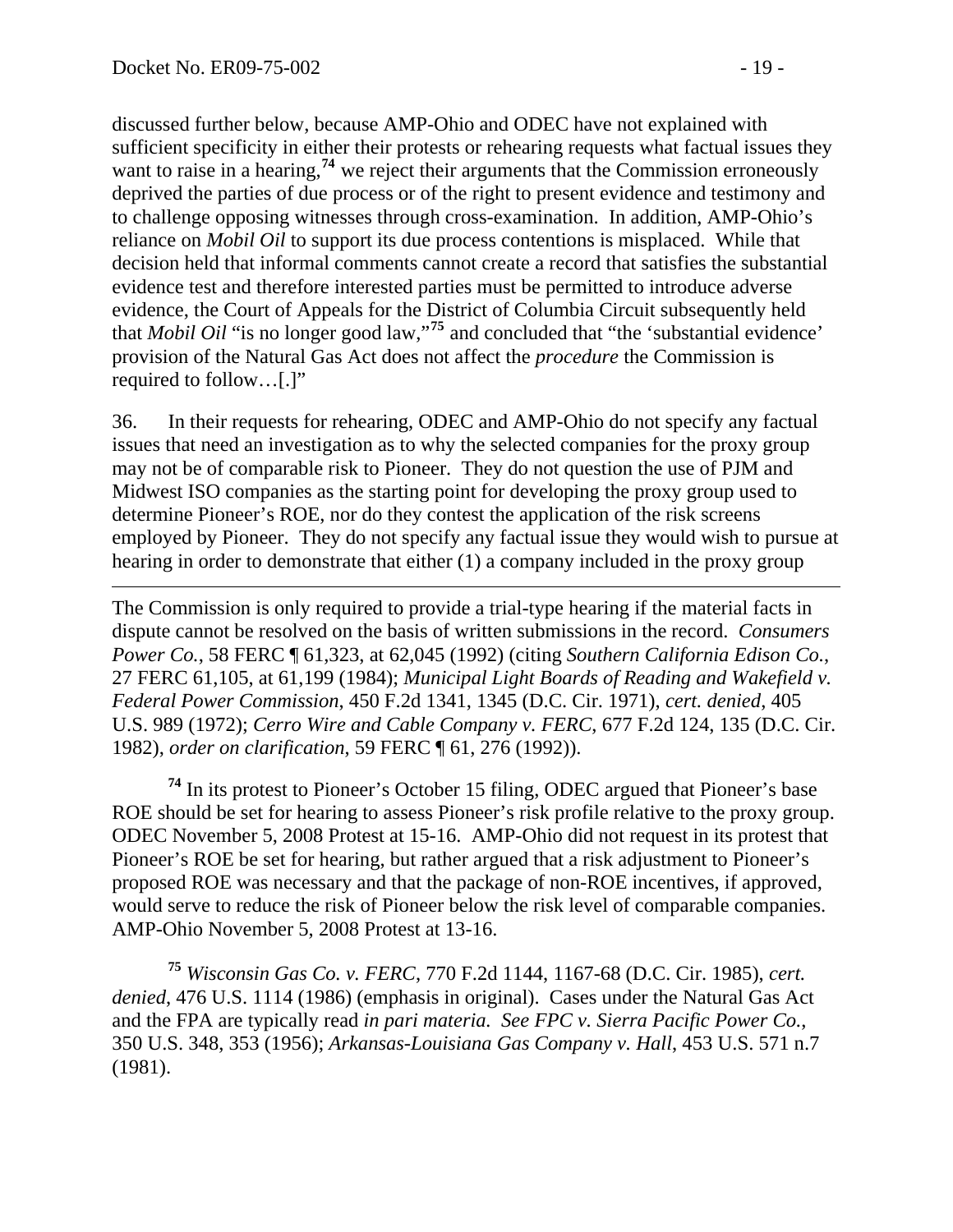does not have comparable risk to Pioneer or (2) other companies not included in the proxy group are more comparable to Pioneer. Moreover, their rehearing requests include no proffer of the evidence they would present at hearing on any factual issue.

37. The only specific issue raised by ODEC is that Duke (whose low-end ROE is 35 basis points above the cost of debt) and NiSource (whose low-end ROE is 34 basis points above the cost of debt) should not have been excluded from the proxy group. ODEC does not point to any factual issues with respect to the determination to exclude Duke and NiSource, but rather makes arguments about how the undisputed facts should be interpreted and the fact that Duke's A- credit rating is higher than the BBB rating underlying the bond yield benchmark.<sup>[76](#page-19-0)</sup> As explained in the March 27 Order, the Commission excludes companies with low-end ROEs that are approximately the same as the cost of debt because "'investors generally cannot be expected to purchase stock if debt, which has less risk than stock, yields essentially the same return.'"**[77](#page-19-1)** ODEC argues that a company should be included in the proxy group if its low-end ROE exceeds the cost of debt by any amount, no matter how slight. We disagree. If stock is more risky than debt, an investor is unlikely to purchase stock if its return is only slightly higher. The Commission has accordingly found it to be just and reasonable to exclude a company from the proxy group when its low-end ROE is only marginally above the cost of debt (i.e., bond yield).**[78](#page-19-2)** For example, in Opinion No. 445, the Commission excluded a company whose low-end ROE was 36 basis points above the cost of debt; that is almost identical to the margin by which the low-end ROEs of Duke and NiSource exceed the cost of debt in this case.**[79](#page-19-3)**

<span id="page-19-1"></span><span id="page-19-0"></span>**<sup>77</sup>** March 27 Order, 126 FERC ¶ 61,281 at P 93 (quoting Opinion No. 445, 92 FERC at 61,266). *See also Atlantic Path 15, LLC*, 122 FERC ¶ 61,135 (2008) (*Atlantic Path 15*); *Southern California Edison Co.*, 122 FERC ¶ 61,187 (2008); *Startrans IO, LLC.*, 122 FERC ¶ 61,306 (2008); *Golden Spread Electric Cooperative, Inc. v. Southwestern Public Service Co*., Opinion No. 501, 123 FERC ¶ 61,047 (2008) (*Golden Spread*); *Westar Energy Inc.,* 122 FERC ¶ 61,268, at P 95 (2008).

<span id="page-19-2"></span>**<sup>78</sup>** *See Atlantic Path 15*, 122 FERC ¶ 61,135 (2008) (accepting the applicant's exclusion of companies that were 90 basis points and 91 basis points above the cost of debt); *see also Golden Spread*, 123 FERC ¶ 61,047 (accepting a proxy group which screened out one company whose low-end ROE was 14 basis points above the cost of debt).

<span id="page-19-3"></span>**<sup>79</sup>** Opinion No. 445, 92 FERC at 61,266.

**<sup>76</sup>** ODEC April 27, 2009 Rehearing Request at 20-21.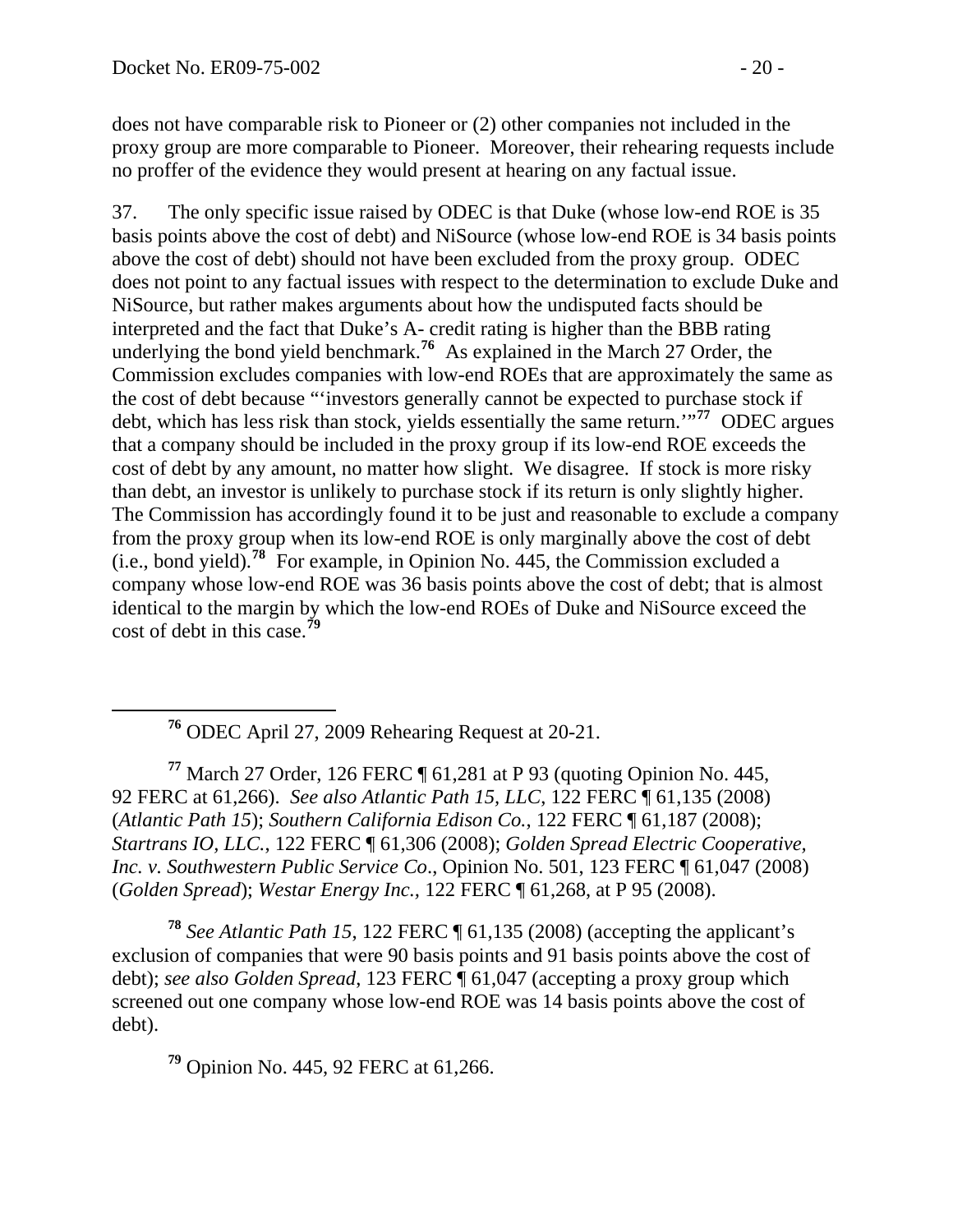38. We find ODEC's reliance on the February 2008 suspension order in *PATH* to support its argument that Duke and NiSource should be included in the proxy group to be misplaced. In *PATH*, we noted that Opinion No. 445 did not establish a bright line test for when a company's low-end ROE would require its exclusion from the proxy group, and stated that determination would be made specific to the facts of each case.**[80](#page-20-0)**

39. ODEC contends that the low-end ROEs of Duke and NiSource were only marginally lower than Consolidated Edison's low-end ROE, and therefore excluding Duke and NiSource, while including Consolidated Edison, was inconsistent. The Commission must draw a line as to which companies must be excluded from the proxy group somewhere; and in this case, the Commission made a reasonable determination. As illustrated below, an analysis of the percent change in each low-end ROE value to the next shows that there is a clear break in the numerical distribution between Duke and Consolidated Edison, with a 9.6 percent change. The table below shows the low-end ROE values for the proxy group. As shown, Duke's low-end ROE value is 7.3 percent, while Consolidated Edison's low-end ROE value is 8.0 percent.

| <b>Excluded*</b>             | Value | % Change |
|------------------------------|-------|----------|
| Otter Tail Corp.             | 6.0%  | N/A      |
| Moody's 6 Mo. Bond Yield     |       |          |
| Ending Sept. 2008**          | 6.9%  | N/A      |
| NiSource Inc.                | 7.2%  | 4.3%     |
| Duke Energy                  | 7.3%  | 1.4%     |
|                              |       |          |
| Included*                    |       |          |
| Consolidated Edison          | 8.0%  | 9.6%     |
| Vectren Corp.                | 8.1%  | 1.3%     |
| Ameren Corp.                 | 8.2%  | 1.2%     |
| <b>Integrys Energy Group</b> | 8.5%  | 3.7%     |
| Pepco Holdings               | 8.6%  | 1.2%     |
| Xcel Energy, Inc.            | 8.9%  | 3.5%     |

#### **Derivation of Low-End ROE for Proxy Group**

\* Data from Pioneer October 15, 2008 Filing at App. H, Ex. No. PNR-703.

\*\* Data from Pioneer October 15, 2008 Filing at App. H, Ex. No. PNR-700 at 49.

Because we do not find the arguments of ODEC and AMP-Ohio to be persuasive, we deny rehearing of the Commission's determination to exclude Duke and NiSource from the proxy group.

<span id="page-20-0"></span>**<sup>80</sup>** *PATH*, 122 FERC ¶ 61,188 at P 101. *PATH* is currently pending on rehearing.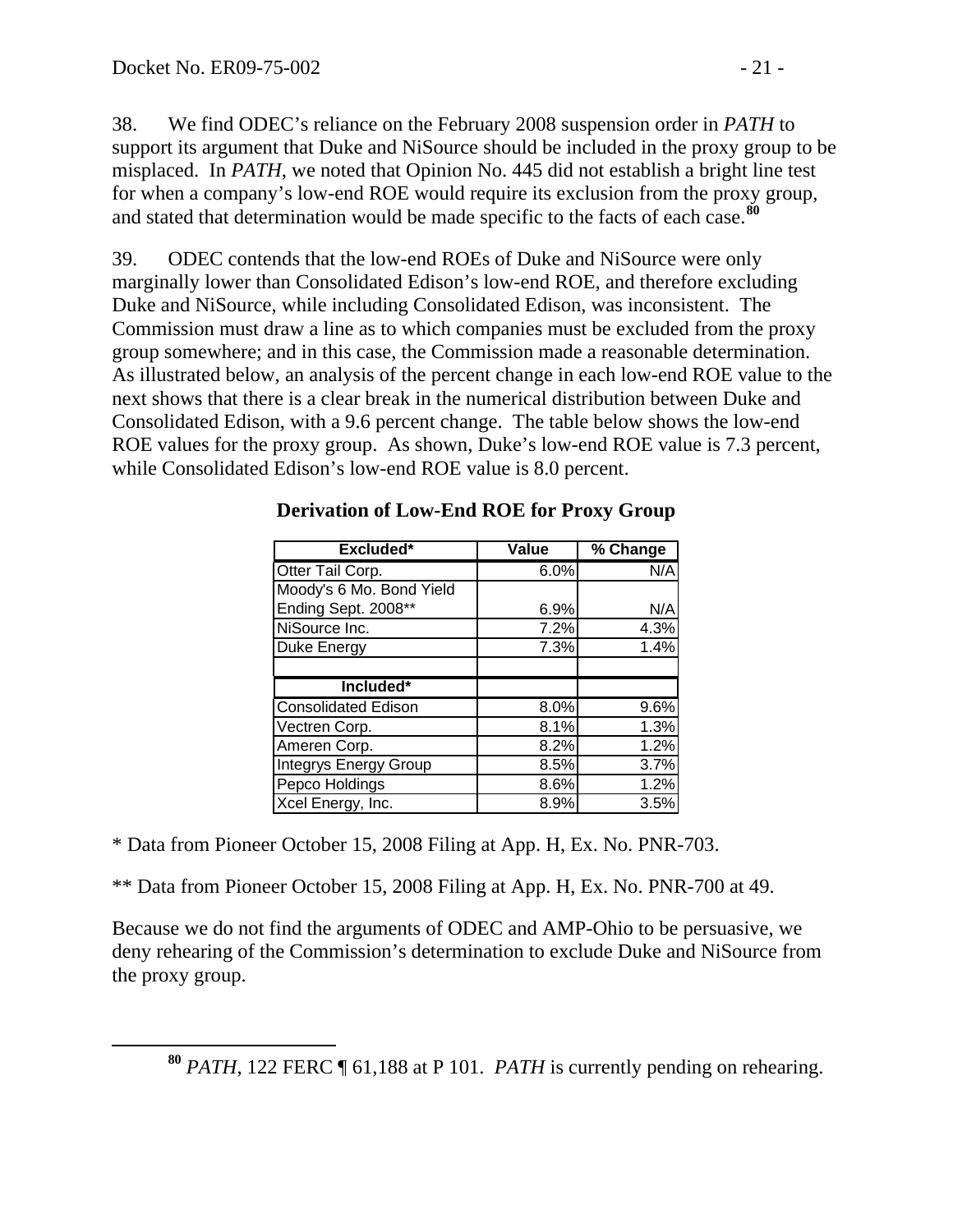40. We reject AMP-Ohio's argument that the Commission erred in setting Pioneer's base ROE in the middle of the range of reasonable returns established by the proxy group, as represented by the median of the proxy company ROEs.**[81](#page-21-0)** As discussed above, in order that the utilities in the proxy group have similar risk to Pioneer, the Commission has required that all proxy companies be utilities in PJM and the Midwest ISO with credit ratings within one notch of Pioneer's. On rehearing, AMP-Ohio has not proffered any evidence indicating that the proxy group is not appropriate, and has not raised any factual issue as to why Pioneer's risk profile is different from that of the proxy group or why any particular companies in the proxy group should be considered to have higher risk than Pioneer. Therefore, the Commission reaffirms that using the median as the base ROE is just and reasonable.

41. We also reject AMP-Ohio's argument that the March 27 Order erred insofar as it did not take into account that Pioneer's equity capital will only be provided by AEP and Duke. AMP-Ohio contends that the ROE determination for Pioneer should take into account the fact that the owners will be able to leverage debt costs of the parent into equity returns for the subsidiary. In establishing the base ROE for Pioneer, the Commission established a proxy group of publicly-traded utilities with risk profiles comparable to Pioneer, and using this proxy group, determined that, for Pioneer, a base ROE of 10.54 percent is "commensurate with returns on investments in other enterprises having corresponding risks."<sup>[82](#page-21-1)</sup> As such, the base ROE established for Pioneer is specific to Pioneer and its particular corporate structure, and is not representative of other investments made individually by AEP or Duke. Thus, the other uses that AEP and Duke may have for capital investments are not relevant for setting the base ROE for Pioneer. We therefore find that the Commission did not err by not taking into account that Pioneer's equity capital will only be provided by AEP and Duke.

42. We also deny ODEC's argument that the Commission should have deferred consideration of Pioneer's ROE because of uncertainty in the capital markets. In the March 27 Order, the Commission established the base ROE using financial data for April through September 2008.**[83](#page-21-2)** At the time of Pioneer's filing in October 2008, the latest sixmonth data available were for the period April through September 2008. We find that the

<span id="page-21-2"></span>**<sup>83</sup>** Pioneer October 15, 2008 Filing at App. H, Ex. No. PNR-700 at 46.

<span id="page-21-0"></span>**<sup>81</sup>** The Commission has held that, when determining an ROE for an individual utility facing average risk, the median best represents the central tendency in a proxy group with a skewed distribution of returns. *See Golden Spread*, 123 FERC ¶ 61,047 at P 62-63 (citing *Northwest Pipeline Corp.*, 99 FERC ¶ 61,305, at 62,276 (2002)); *Virginia Electric and Power Co.*, 123 FERC ¶ 61,098, at P 66 (2008).

<span id="page-21-1"></span>**<sup>82</sup>** *FPC v. Hope Natural Gas Co*., 320 U.S 591, 603 (1944).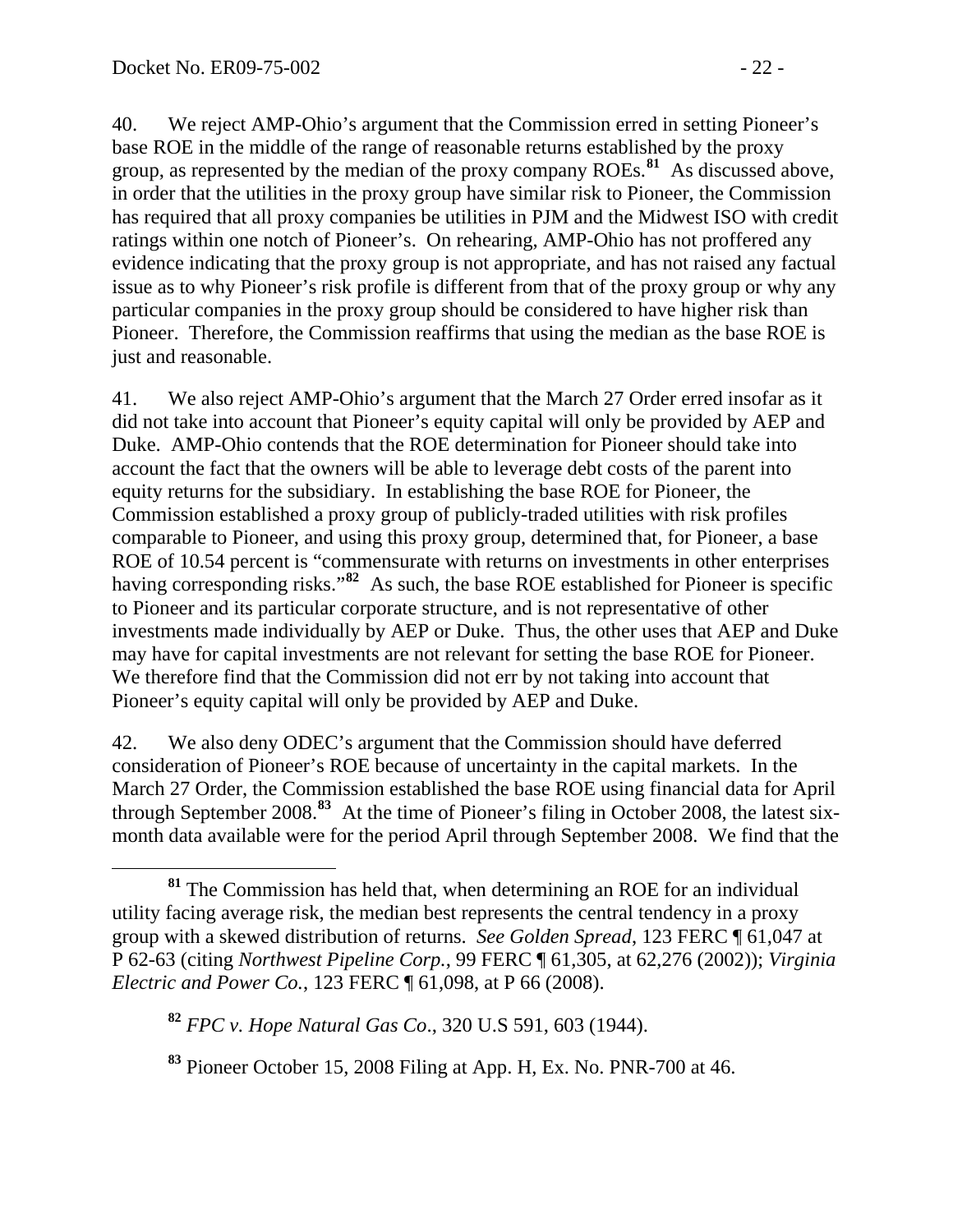Commission's determination to establish the base ROE using financial data for April through September 2008 was reasonable because using any different six-month period other than the latest available at the time of Pioneer's filing could create a continual moving target and would make it difficult to determine the most appropriate six-month period.**<sup>84</sup>**

43. We reject AMP-Ohio's argument that the Commission should have set Pioneer's ROE for hearing because it ordered a hearing on the justness and reasonableness of the ROE requested by TrAILCo. As explained in Order Nos. 679 and 679-A, the Commission determines the level of the ROE on a case-by-case basis**[85](#page-22-0)** and "will authorize a unique ROE appropriate to the facts and circumstances of each applicant."**[86](#page-22-1)** As discussed above, the parties in this case have raised no issue of material fact requiring a hearing. The fact that the Commission has set other cases with ROE issues for hearing does not require the Commission to establish hearings in every such case, regardless of whether there is any issue of material fact requiring a hearing. The Commission's determinations in *TrAILCo* were based on the facts and circumstances of the project in that case. In the March 27 Order, the Commission based its determinations on the unique facts and circumstances of Pioneer's project, and, as discussed above, fully explained its basis for setting Pioneer's base ROE at 10.54 percent.**[87](#page-22-2)**

**<sup>84</sup>** ODEC's reliance on Opinion No. 445 and *Northeast Utilities* to support its argument in this regard is misplaced. Opinion No. 445 and *Northeast Utilities* are distinguishable from this case in that in those cases, the Commission required the use of updated data in setting a company's ROE in light of the fact that market conditions may change significantly between the time the hearing record closes and the time the Commission issues a final decision. *See* Opinion No. 445, 92 FERC at 61,267; *Northeast Utilities*, 83 FERC  $\P$  61,184, at 61,765. In this case, the Commission made an upfront determination on the appropriate level for Pioneer's ROE, and there was a minimal period of time between the closing of the record and the time the Commission issued a final decision.

<span id="page-22-0"></span>**<sup>85</sup>** Order No. 679, FERC Stats. & Regs. ¶ 31,222 at P 93.

<span id="page-22-1"></span>**<sup>86</sup>** Order No. 679-A, FERC Stats. & Regs. ¶ 31,236 at P 65.

<span id="page-22-2"></span>**<sup>87</sup>** March 27 Order, 126 FERC ¶ 61,281 at P 92-95.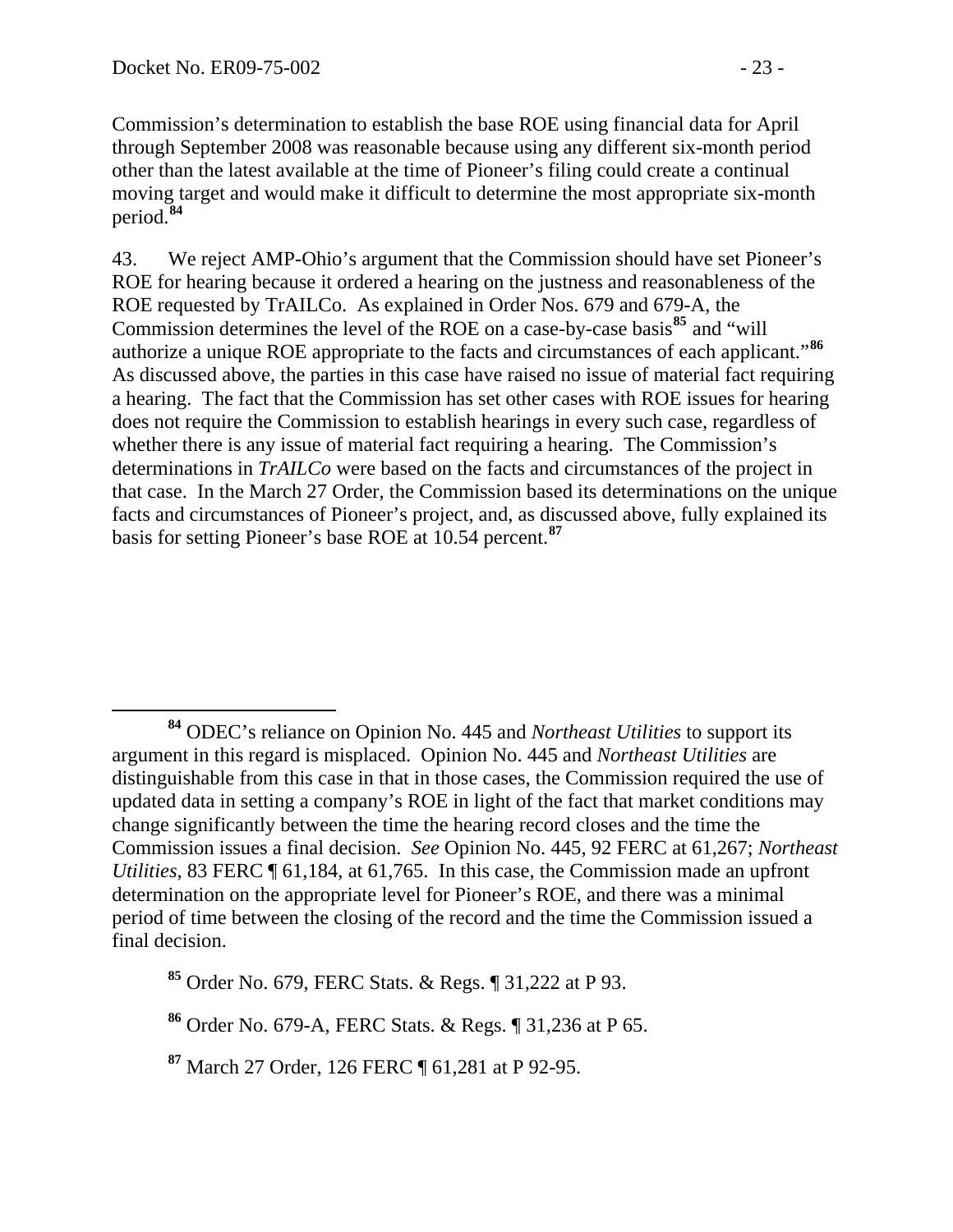## **2. Overall Return on Equity and Incentive Adder**

## **a. Requests for Rehearing**

44. AMP-Ohio contends that the Commission improperly assumed that the allowed ROE is just and reasonable because it is lower than the upper end of a range of reasonable returns for PJM and Midwest ISO transmission owners in the proxy group. ODEC similarly asserts that it is not appropriate to use the high end of the range of reasonableness as a "touchstone" for judging the reasonableness of Pioneer's ROE,**[88](#page-23-0)** and argues that "Order No. 679-A assumed that ROE range of reasonableness determinations would be matters for evidentiary hearings."<sup>[89](#page-23-1)</sup> AMP-Ohio contends that the Commission adjusted the proxy group and selected the median as the base ROE, with no consideration whatsoever of the unique situation of Pioneer, "then after adding the approved incentives declared its job over, because the resulting return is 'within the zone of reasonableness.'"**[90](#page-23-2)** AMP-Ohio further argues that the Commission has "avoided resolution of the *factual* dispute over the appropriate measure for a single company by relying solely on the fact that a given return is lower than the high end of a so-called 'zone of reasonableness.'"**[91](#page-23-3)** According to AMP-Ohio, the Commission's ruling on the ROE was wrong because it incorrectly assumed that any return in a range established for a proxy group is reasonable for the subject utility. It argues that this premise is contradicted by the recent finding in *Bangor Hydro-Electric Co*. **[92](#page-23-4)**

45. AMP-Ohio argues that the Commission did not meaningfully address its contention that the non-ROE incentives shift virtually all risks to ratepayers from the owners and equity investors in the project.**[93](#page-23-5)** Specifically, AMP-Ohio asserts that (1) the Commission has not made the finding that the owners and investors in Pioneer face unusual risk based upon the size, cost, location, scope or nature of the planned transmission line that is not shifted from them to ratepayers by the non-ROE incentives;

**<sup>88</sup>** ODEC April 27, 2009 Rehearing Request at 16.

**<sup>89</sup>** *Id*. at 18 (citing Order No. 679-A, FERC Stats. & Regs. ¶ 31,236 at P 68-70).

<span id="page-23-2"></span><span id="page-23-1"></span><span id="page-23-0"></span>**<sup>90</sup>** AMP-Ohio April 27, 2009 Rehearing Request at 19 (quoting March 27 Order at P 91).

<span id="page-23-3"></span>**<sup>91</sup>** *Id*. (citing *PATH*, 122 FERC ¶ 61,188, Dissent of Commissioner Wellinghoff at 5) (emphasis supplied by AMP-Ohio).

<span id="page-23-5"></span><span id="page-23-4"></span>**<sup>92</sup>** *Id*. at 20 (citing *Bangor Hydro-Electric Co.*, 122 FERC ¶ 61,038 (2008) (*Bangor*)).

**<sup>93</sup>** *Id*. at 3.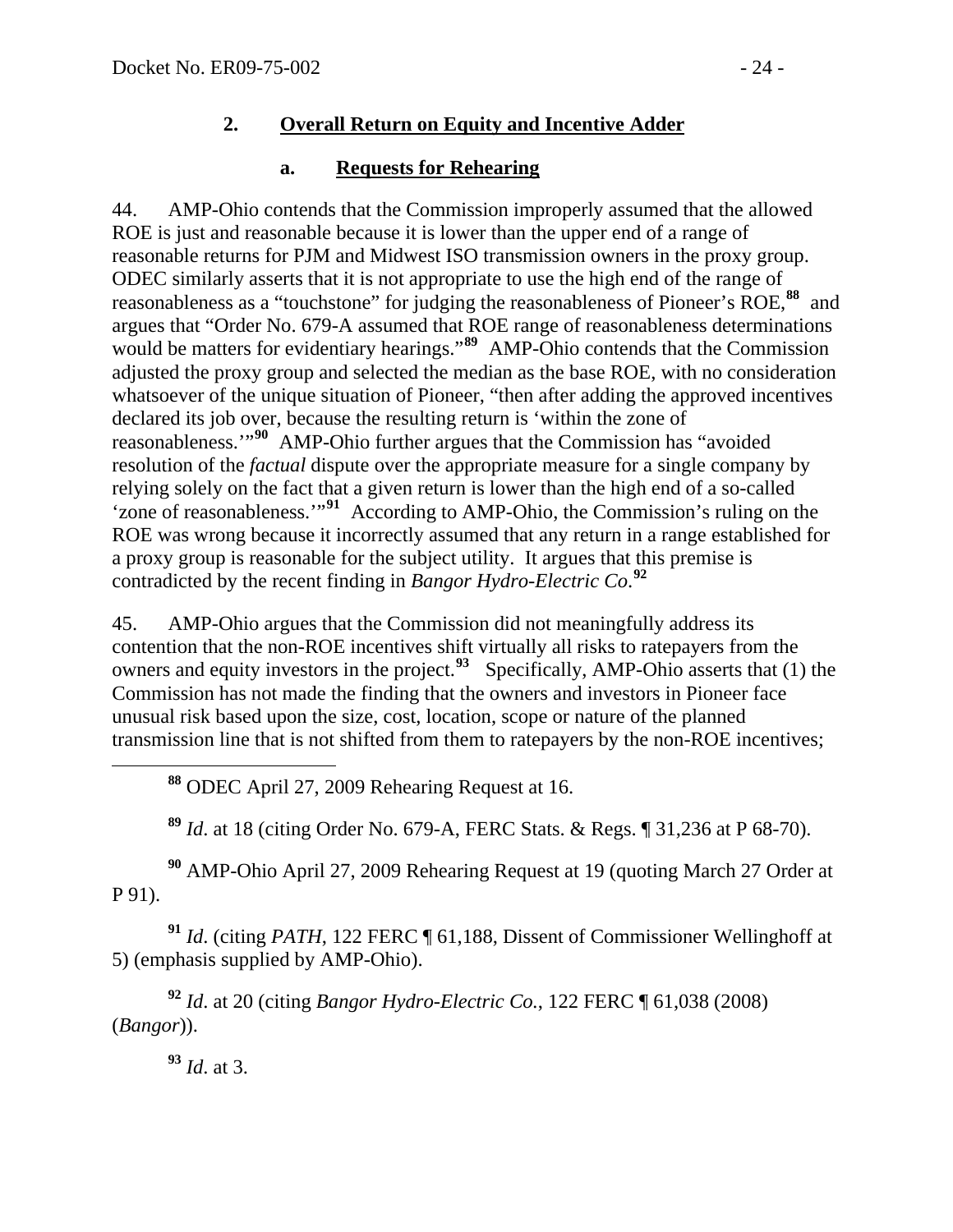and (2) no ROE incentive can lawfully be found to be just and reasonable where the right to capitalize pre-construction costs and to recover abandonment costs fully compensates for the alleged risks and challenges resulting from the lack of a formal siting process.**<sup>94</sup>**

46. ODEC similarly argues that (1) the Commission did not address arguments that the total package of incentives granted to Pioneer offset the need for a higher ROE; and (2) the Commission should grant rehearing of its decision to award Pioneer a 150 basis point ROE adder for new transmission investment.**[95](#page-24-0)** Further, ODEC asserts that the Commission did not provide a basis for why 150 basis points was the appropriate transmission investment adder in light of the total package of incentives.**[96](#page-24-1)**

47. The Indiana Commission contends that granting an incentive adder to the ROE for regulatory risk is arbitrary and capricious and unsupported by substantial evidence, and requests that the Commission clarify whether the absence of risk due to other incentives granted by the Commission (such as CWIP, abandonment costs, and the establishment of a regulatory asset) obviates the need for as high of an ROE adder.**[97](#page-24-2)** The Indiana Commission also requests clarification as to whether the Commission had sufficient evidence on the amount of regulatory and high-technology risk of the project vis-à-vis other projects that received transmission incentives, and notes that the Mid-Atlantic Power Pathway (MAPP) project, which was granted the same ROE adder of 150 basis points as the Pioneer project, involved more significant regulatory hurdles.**[98](#page-24-3)** It states that while Indiana does not have state siting authority, that fact alone is not sufficient to warrant the level of ROE adder granted by the Commission, and it argues that the MAPP project ROE adder included a "high technology risk" that is not present in the Pioneer project. The Indiana Commission asserts that the ROE adder for the Pioneer project should be reduced, and seeks clarification that upon passage of legislation currently

**<sup>94</sup>** *Id*. at 5, 7-8.

<span id="page-24-0"></span>**<sup>95</sup>** ODEC April 27, 2009 Rehearing Request at 13-17 (citing *Central Maine Power Co.*, 125 FERC ¶ 61,079, at P 88 (2008); *Southern California Edison Co.*, 121 FERC ¶ 61,168, at P 143 (2007)).

<span id="page-24-3"></span><span id="page-24-2"></span><span id="page-24-1"></span>**<sup>96</sup>** *Id*. at 16 (citing *PATH*, 122 FERC ¶ 61,188, Statement of Commissioner Kelly, concurring in part and dissenting in part).

**<sup>97</sup>** Indiana Commission April 24, 2009 Rehearing Request at 7, 9.

**<sup>98</sup>** *Id*. at 7-8 (citing *Pepco Holdings, Inc.*, 125 FERC ¶ 61,130, at P 43 (2008)).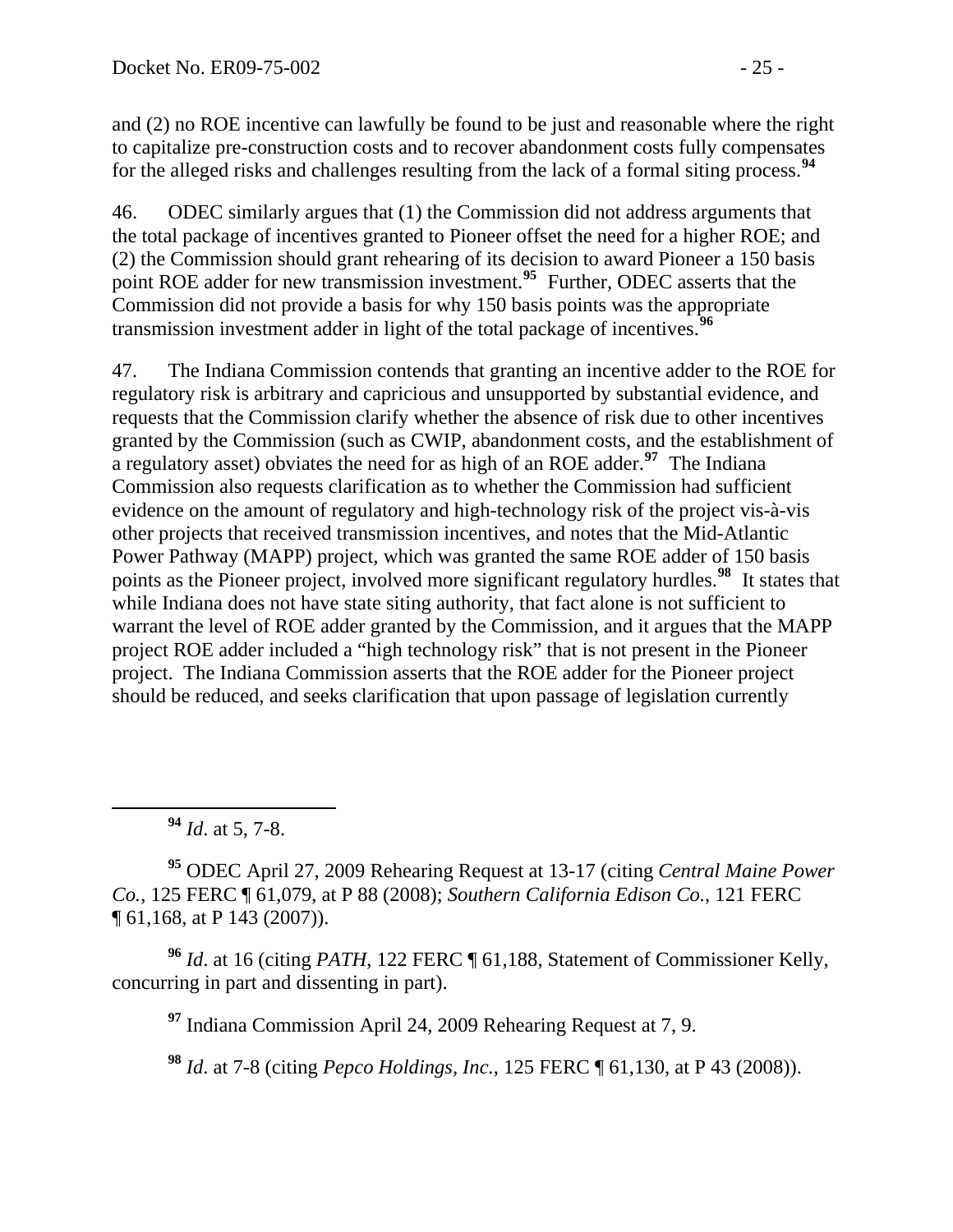before the Indiana General Assembly that would grant Indiana state siting authority, the Commission will consider reducing the ROE adder.**<sup>99</sup>**

### **b. Commission Determination**

48. We disagree with the arguments of AMP-Ohio and ODEC that the Commission improperly assumed that the ROE is just and reasonable because it is lower than the upper end of a range of reasonable returns of the proxy group. Consistent with Order No. 679, the Commission's approval of the incentive ROE here "take[s] into account a number of factors that may be both cost-related and policy-related."<sup>[100](#page-25-0)</sup> Courts have recognized the pragmatic difficulties in setting an ROE,**[101](#page-25-1)** recognizing that the rate in a particular case need only fall within a zone of reasonableness to satisfy the just and reasonable standard.**[102](#page-25-2)**

49. Parties' assertions that our determination was simply a function of the zone of reasonableness disregard the facts of the record. The Commission set Pioneer's base ROE at the median value within the zone of reasonableness based on the Commission's own evaluation of Pioneer's proposed proxy group. Further, in the March 27 Order, the Commission did not assume that the ROE proposed by Pioneer was just and reasonable, but rather "agree[d] with protestors that Pioneer's proposed ROE of 13.5 percent is not just and reasonable"**[103](#page-25-3)** and found that Pioneer improperly removed Consolidated Edison

**<sup>99</sup>** *Id*. at 8.

<span id="page-25-0"></span>**<sup>100</sup>** *Maine Public Utilities Commission v. FERC*, 454 F.3d 278, 288-89 (D.C. Cir. 2006) (*Maine*).

<span id="page-25-1"></span>**<sup>101</sup>** *Public Serv. Co. of New Mexico v. FERC*, 832 F.2d 1201, 1206 (1987) (stating that "[a]lthough ringing of mathematical precision, the calculation of a just and reasonable rate is less a science than an art."). *See also FPC v. Conway*, 426 U.S. 271, 278 (1976) (rejecting the theory that "ratemaking is an exact science and that there is only one level at which a wholesale rate can be said to be just and reasonable….").

<span id="page-25-2"></span>**<sup>102</sup>** *See Jersey Cent. Power & Light Co. v. FERC*, 810 F.2d 1168, 1177 (D.C. Cir. 1987) (explaining that the zone of reasonableness is "bounded at one end by the investor interest against confiscation and at the other by consumer interest against exorbitant rates"); *Farmers Union Cent. Exch., Inc. v. FERC*, 734 F.2d 1486, 1502 (1984) (finding that the Commission may approve rates that fall within a zone of reasonableness where rates are neither less than compensatory nor excessive).

<span id="page-25-3"></span>**<sup>103</sup>** March 27 Order, 126 FERC ¶ 61,281 at P 92.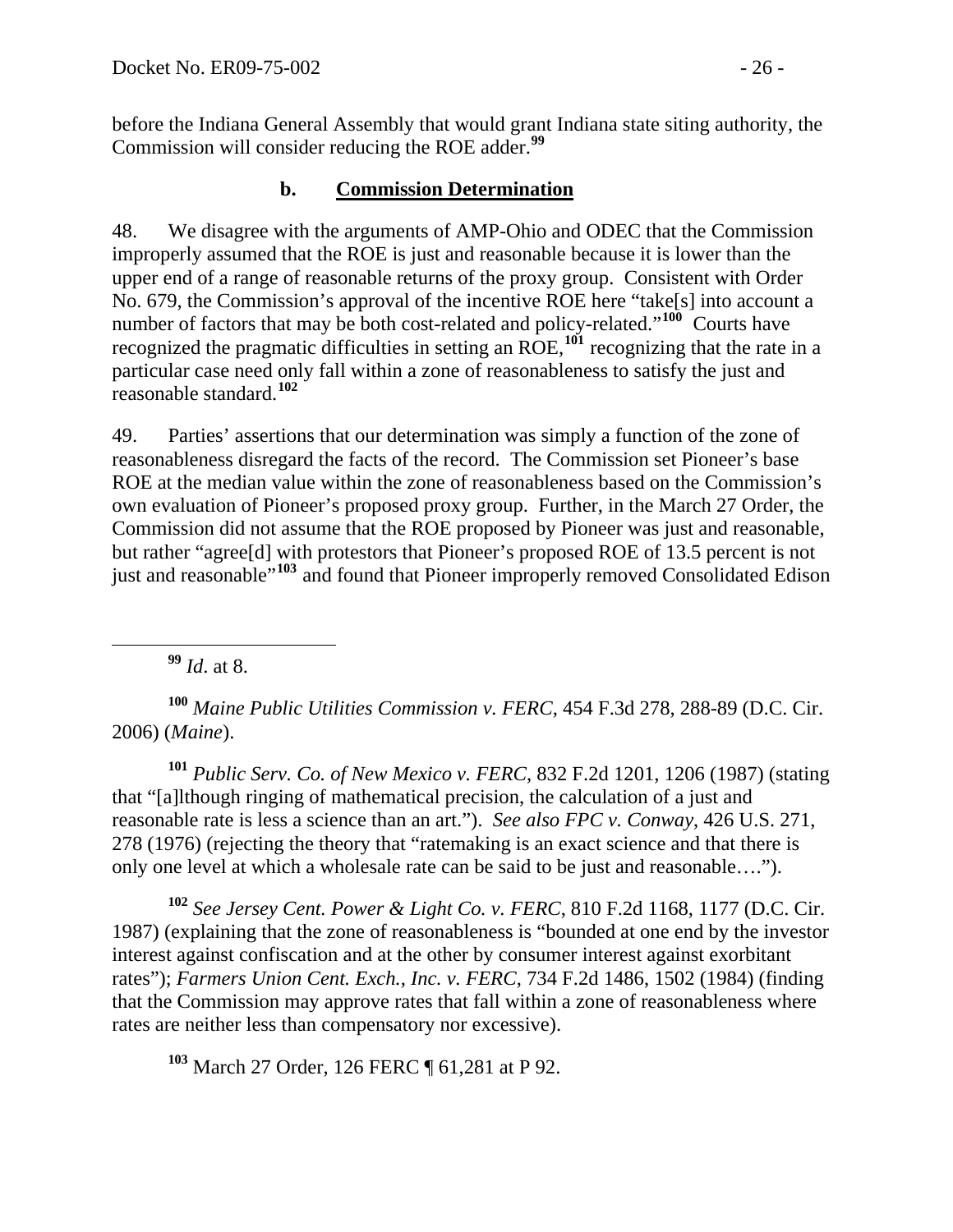Inc. and Vectren Corporation from the proxy group.**<sup>104</sup>** The Commission's determination to grant Pioneer a base ROE of 10.54 percent in the March 27 Order was therefore based on the Commission's evaluation of Pioneer's proposed proxy group. Thus, the Commission did not assume that the ROE is just and reasonable because it is lower than the upper end of a range of reasonable returns for the proxy group, but rather set Pioneer's base ROE at the median value within the zone of reasonableness based on its careful evaluation of Pioneer's proposed proxy group.

50. Further, in determining that the final ROE inclusive of incentives was just and reasonable, the Commission considered the facts of the record in its entirety in approving the combination of incentives for the project. The Commission took into account "a number of factors that [are] both cost-related and policy-related."**[105](#page-26-0)** For example, the Commission considered the large scale of the project, which spans two RTOs, and the fact that the project would require multiple federal and state siting approvals.**[106](#page-26-1)** The Commission also considered that the project will facilitate the interconnection and transport of at least 4,000 MW of the proposed 6,000 MW**[107](#page-26-2)** of new wind generation in Indiana that is currently in the Midwest ISO and PJM interconnection queues, without requiring substantial upgrades to the underlying lower-voltage networks.**[108](#page-26-3)**

51. We also reject parties' assertion that the Commission did not provide a precise basis or calibration for the incentive ROE. As courts have found, the necessary calibration *is* the Commission's determination that the ROE is within the zone of reasonableness,**[109](#page-26-4)** stating that "[t]o the extent that [parties] consider this to be a meaningless standard, they ignore the cap."<sup>[110](#page-26-5)</sup> It is within the Commission's discretion to determine where to place the incentive ROE within this zone. As the Commission ha s stated, "assuming that every rate within the zone of reasonableness is equally just and reasonable in its application would leave no room for the Commission to exercise its

**<sup>104</sup>** *Id*. P 94.

<span id="page-26-0"></span>**<sup>105</sup>** *Maine*, 454 F.3d at 289.

<span id="page-26-1"></span>**<sup>106</sup>** March 27 Order, 126 FERC ¶ 61,281 at P 48-49.

<span id="page-26-2"></span>**<sup>107</sup>** *Id*. at 23; Pioneer October 15, 2008 Filing at App. C, Ex. PNR-200 at 10-11.

**<sup>108</sup>** March 27 Order, 126 FERC ¶ 61,281 at P 48.

**<sup>109</sup>** *See Maine*, 454 F.3d at 288.

<span id="page-26-5"></span><span id="page-26-4"></span><span id="page-26-3"></span>**<sup>110</sup>** *Id*. at 289 (citing *Farmers Union Cent. Exch., Inc. v. FERC*, 734 F.2d 1486, 1501-02 (D.C. Cir. 1984)).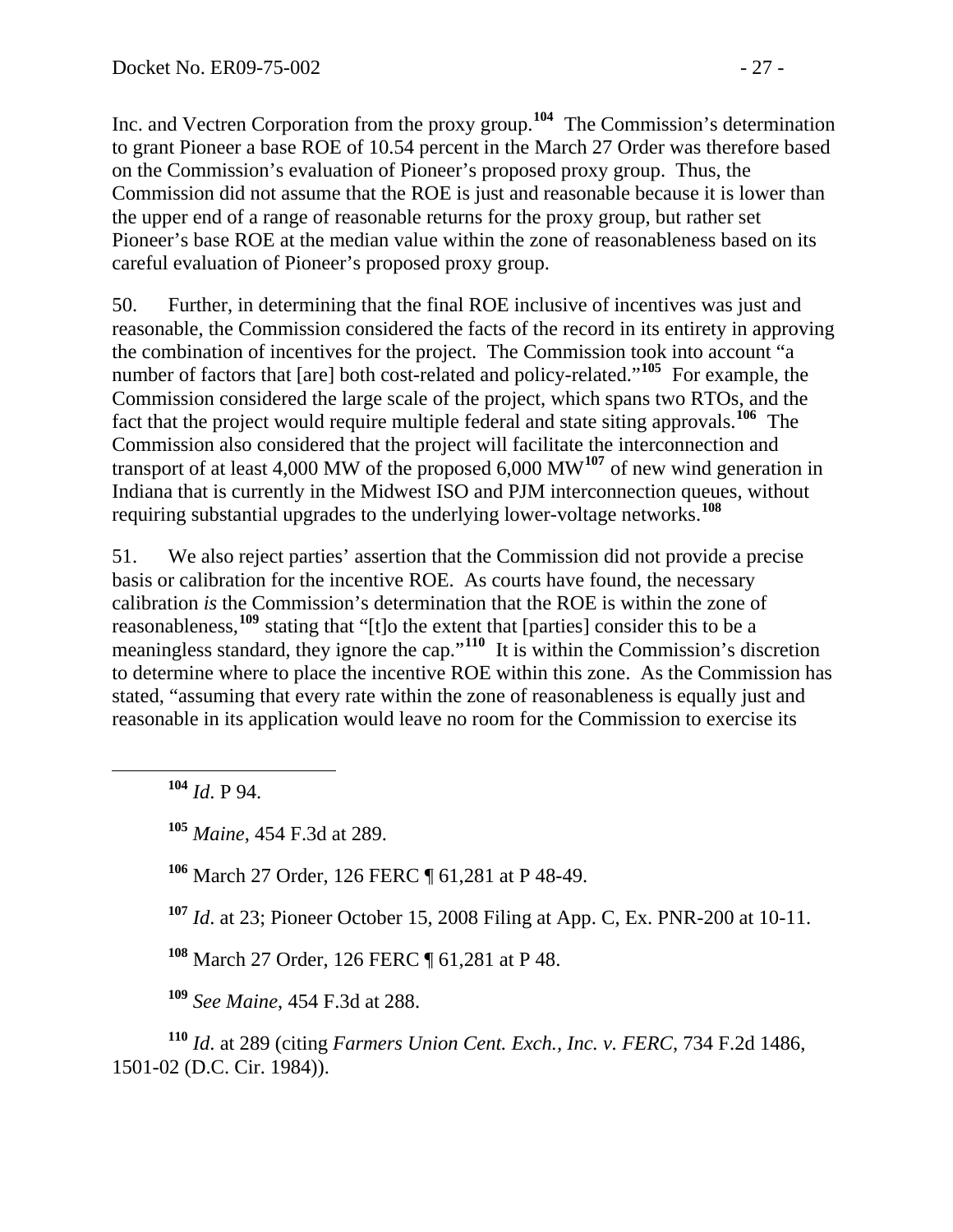judgment in determining the just and reasonable rate."**<sup>111</sup>** As explained above, the Commission considered the incentive nature of this ROE, and limited its application only to the incentive transmission project. Thus, the Commission narrowly tailored the incentive ROE to apply only to the expansion project, and to no other project.

52. Further, we reject ODEC's assertion that "Order No. 679-A assumed that ROE range of reasonableness determinations would be matters for evidentiary hearings."**[112](#page-27-0)** Contrary to this assertion, Order No. 679-A did not assume that the level of the ROE or the range of reasonableness determinations would be matters for evidentiary hearings, but rather, in recognizing that Commission hearing procedures for determining the ROE can create uncertainty for investors, the Commission explained that it would consider requests for up-front ROE determinations.**[113](#page-27-1)** The Commission also stated that it "will authorize a unique ROE appropriate to the facts and circumstances of each applicant."**[114](#page-27-2)**

53. We deny the requests for rehearing of the Commission's determination to approve Pioneer's request for a 150 basis point adder for new transmission. We reject the arguments that the March 27 Order did not address arguments that the total package of incentives granted to Pioneer offset the need for a higher ROE, and that the Commission should grant rehearing of its decision to award Pioneer a 150 basis point ROE adder. We find that contrary to these assertions, the Commission specifically considered the request for an ROE incentive adder in light of its decision to authorize CWIP and abandonment. Specifically, in analyzing whether the total package of incentives is tailored to address the demonstrable risks or challenges faced by the applicant in undertaking a project, the Commission also examined whether some of the incentives reduce the risks of the project and, thus, the need for the incentive ROE.**[115](#page-27-3)** As explained above and in the March 27 Order, the Commission first identified the factors that led it to conclude that an ROE

**<sup>111</sup>** *Bangor*, 122 FERC ¶ 61,038 at P 14.

<span id="page-27-0"></span>**<sup>112</sup>** ODEC April 27, 2009 Rehearing Request at 18 (citing Order No. 679-A, FERC Stats. & Regs. ¶ 31,236 at P 68-70).

<span id="page-27-1"></span>**<sup>113</sup>** Order No. 679-A, FERC Stats. & Regs. ¶ 31,236 at P 69-70 (clarifying that the Commission will consider requests for declaratory orders that set the ROE for a particular project); *see also* Order No. 679, FERC Stats. & Regs. ¶ 31,222 at P 79 (stating "the Commission does not intend to routinely convene trial-type, evidentiary hearings to review either a comprehensive or a single-issue section 205 filing but will attempt to render a decision based on the paper submissions whenever possible").

<span id="page-27-2"></span>**<sup>114</sup>** *Id*. P 65.

<span id="page-27-3"></span>**<sup>115</sup>** *Commonwealth Edison Co*., 124 FERC ¶ 61,231, at P 26 (2008).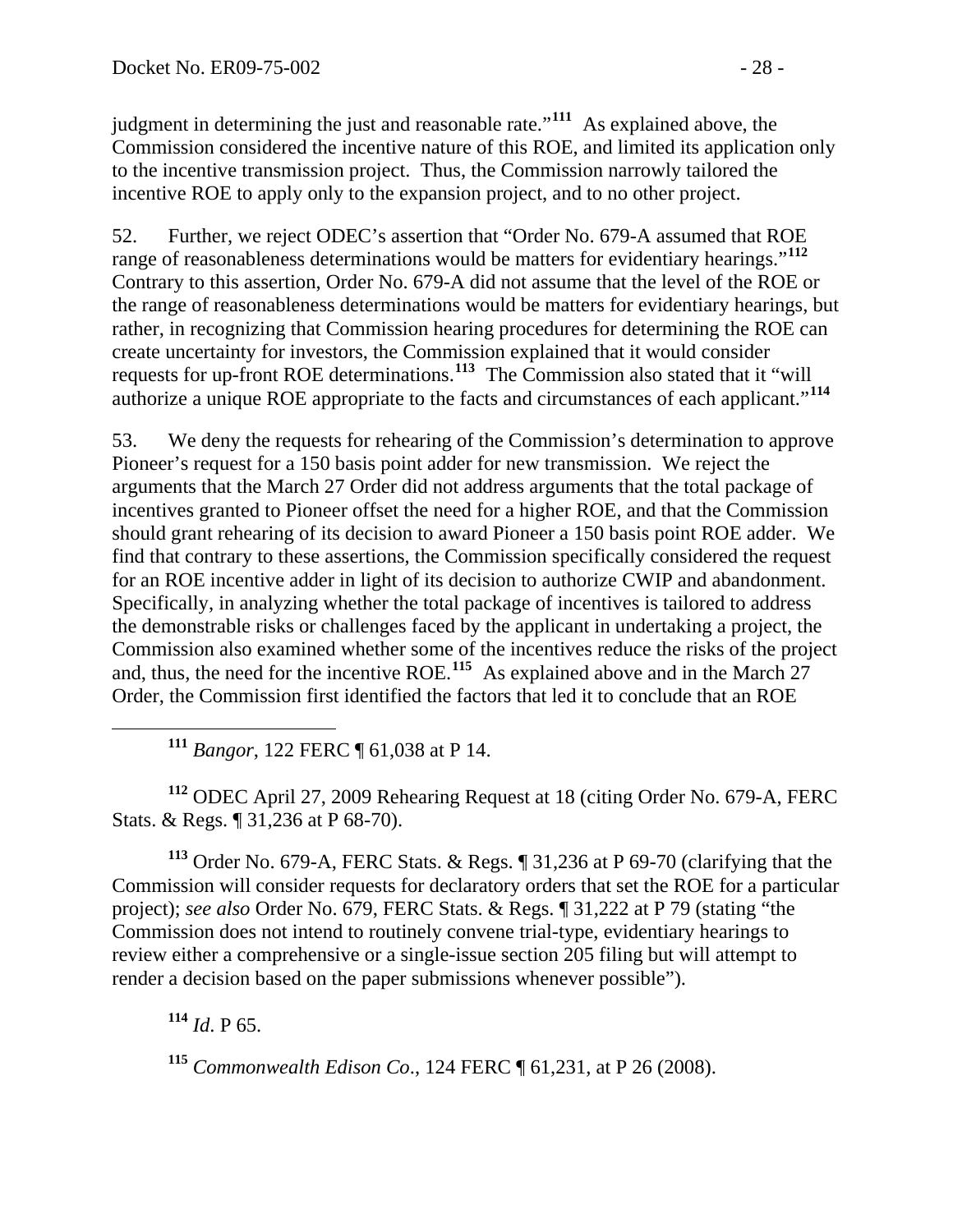incentive was justified<sup>116</sup> and then examined to what extent  $\text{CWIP}^{117}$  and abandonment<sup>118</sup> reduced the Project's overall risk. The Commission concluded, based on its expertise and close scrutiny of Pioneer's request, that while CWIP and abandonment did reduce the Project's overall risk, they did not completely mitigate the need for an ROE incentive.<sup>119</sup> Thus, the Commission authorized an ROE incentive that reflected, in its judgment,**<sup>120</sup>** the level of remaining risk, explaining that given the size, scope, and cost of the project, Pioneer faces risks and challenges that warrant the 150 basis points of ROE incentive for new transmission as well as the 50 basis points of ROE incentive for participation in PJM and Midwest ISO, without any reduction with respect to the Commission's determination to grant the CWIP, abandonment and regulatory asset incentives.

54. Further, an ROE adder and non-ROE incentives such as CWIP, abandonment, and regulatory asset are not mutually exclusive.**[121](#page-28-0)** Granting the ROE incentive, together with the abandonment, CWIP, and regulatory asset incentives, will encourage greater participation from potential equity partners. Pioneer is exposed to greater risks of project failure than projects that require approval in only one RTO transmission planning process,<sup>[122](#page-28-1)</sup> which results in increased risks to debt. The incentives sought by Pioneer serve different purposes, and Pioneer demonstrated that, consistent with Order No. 679-A, the total package of incentives is tailored to address the demonstrable risks or challenges faced by Pioneer.**[123](#page-28-2)** As the Commission explained in the March 27 Order, consistent with Order No. 679, the Commission has, in prior cases, approved multiple rate incentives for particular projects.**[124](#page-28-3)** This is consistent with our interpretation of FPA

**<sup>116</sup>** March 27 Order, 126 FERC ¶ 61,281 at P 48, 56, 60.

**<sup>117</sup>** *Id*. P 65-66.

 $\overline{a}$ 

**<sup>118</sup>** *Id*. P 75-76.

**<sup>119</sup>** *Id*. P 60.

**<sup>120</sup>** *See Bangor*, 122 FERC ¶ 61,038 at P 14.

**<sup>121</sup>** *See PacifiCorp*, 125 FERC ¶ 61,076, at P 59 (2008).

<span id="page-28-1"></span><span id="page-28-0"></span>**<sup>122</sup>** *See supra* P 59 (explaining that the magnitude of the Pioneer project, cost of the project, and the fact that Pioneer faces the difficult task of securing the project's approval in two RTOs' transmission planning processes impose significant risks on Pioneer, and will have a negative impact on its ability to raise capital for the project).

**<sup>123</sup>** March 27 Order, 126 FERC ¶ 61,281 at P 96-97.

<span id="page-28-3"></span><span id="page-28-2"></span>(continued …) **<sup>124</sup>** *Id*. P 96 (citing *Allegheny Energy, Inc.*, 116 FERC ¶ 61,058, at P 60, 122 (2006) (approving ROE at the upper end of the zone of reasonableness and 100 percent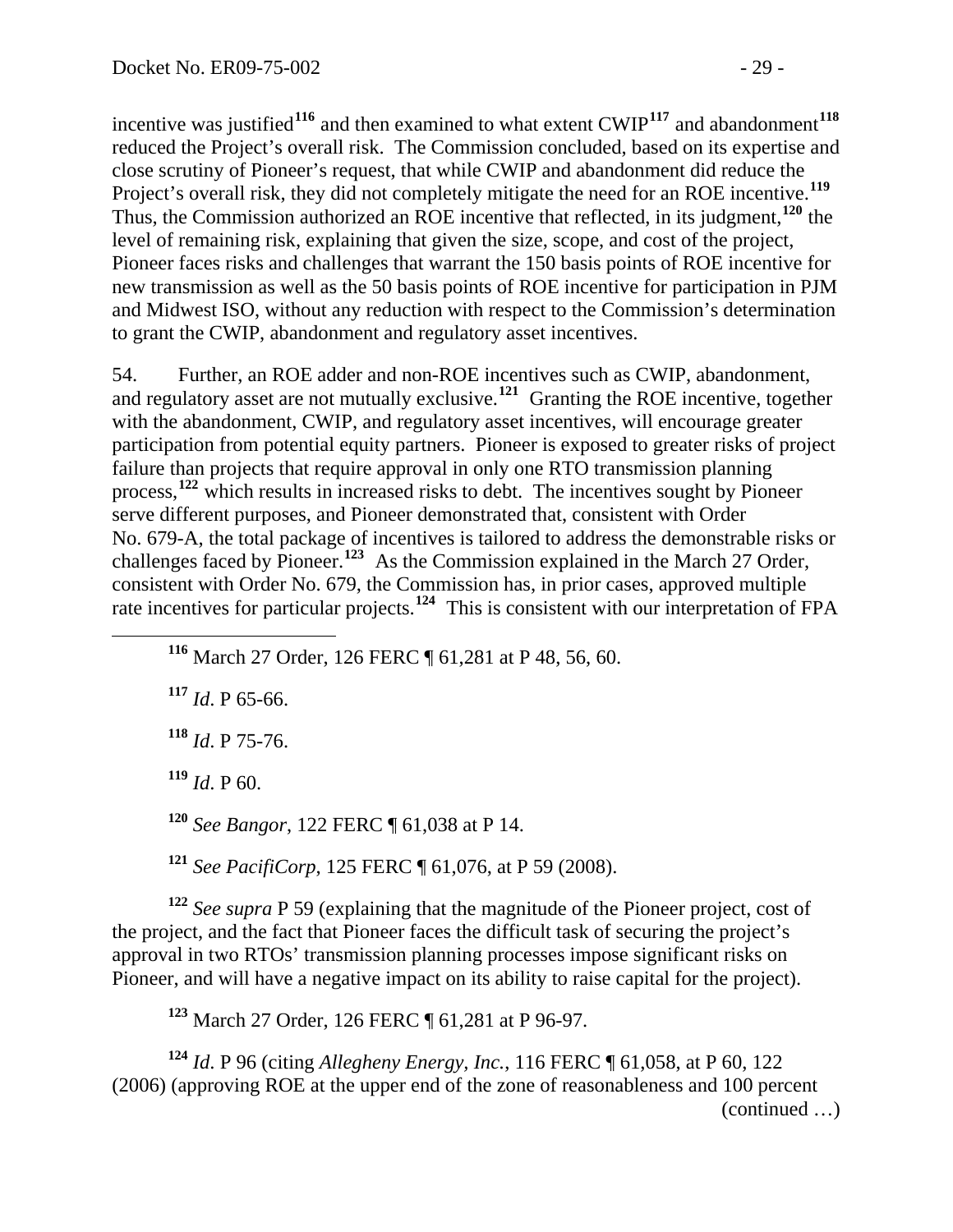$\overline{a}$ 

section 219 as authorizing the Commission to approve more than one incentive rate treatment for an applicant proposing a new transmission project, as long as each incentive is justified by a showing that it satisfies the requirements of FPA section 219 and that there is a nexus between the incentives being proposed, the investment being made, and the total package of incentives addresses the demonstrable risks or challenges faced by the applicant.

55. We recognize that in other cases where similar packages of incentives were requested, the Commission has reduced the utility's requested ROE incentive.**[125](#page-29-0)** In those cases, the Commission examined the entirety of the project and the requested incentives and determined that the total package of incentives requested by the utilities were too high. However, those cases do not stand for the proposition that whenever a utility requests CWIP, an ROE incentive, abandonment, and a regulatory asset that the utility's ROE request is automatically reduced. Such a conclusion could have the impact of utilities requesting even larger incentives to offset a possible reduction.**[126](#page-29-1)**

56. Further, the incentives granted in this case address different risks. A higher ROE encourages new transmission investment and investment in advanced transmission technologies because it provides a longer term higher ROE after the project comes on line and makes that transmission project more attractive as a long-term investment. The ROE incentive is designed to facilitate Pioneer's ability to raise capital, given the challenges of securing a project's approval from numerous state regulatory bodies and various transmission planning processes.**[127](#page-29-2)** CWIP allows a company to earn a return on construction costs for the project during the construction period. It helps companies, like Pioneer, protect their financial health during the construction period by minimizing capital costs, reducing interest expense, increasing cash flows, and improving a company's coverage ratios, which are used by rating agencies to determine credit quality. These benefits, in turn, help companies ease financial burdens associated with funding

abandoned plant recovery), *order on reh'g*, 118 FERC ¶ 61,042 (2007); *Duquesne*, 118 FERC ¶ 61,087 at P 55, 59, 61 (granting enhanced ROE, 100 percent CWIP, and 100 percent abandoned plant recovery)); *see also Central Maine Power Co.*, 125 FERC ¶ 61,182, at P 100 (2008) (granting both abandonment and ROE incentives), *order granting motion to lodge and dismissing rehearing requests*, 129 FERC ¶ 61,153 (2009).

<span id="page-29-1"></span><span id="page-29-0"></span>**<sup>125</sup>** *Cf. Duquesne*, 118 FERC ¶ 61,087 at P 57; *PPL Elec*. *Utils*. *Corp*., 123 FERC ¶ 61,068, at P 56 (2008), *reh'g denied*, 124 FERC ¶ 61,229; *Southern California Edison Co.*, 121 FERC ¶ 61,168, at P 143 (2007), *reh'g denied*, 123 FERC ¶ 61,293 (2008).

**<sup>126</sup>** *Pepco Holdings, Inc*., 125 FERC ¶ 61,130, at n.96 (2008).

<span id="page-29-2"></span>**<sup>127</sup>** *See Green Power Express*, 127 FERC ¶ 61,031 at P 89.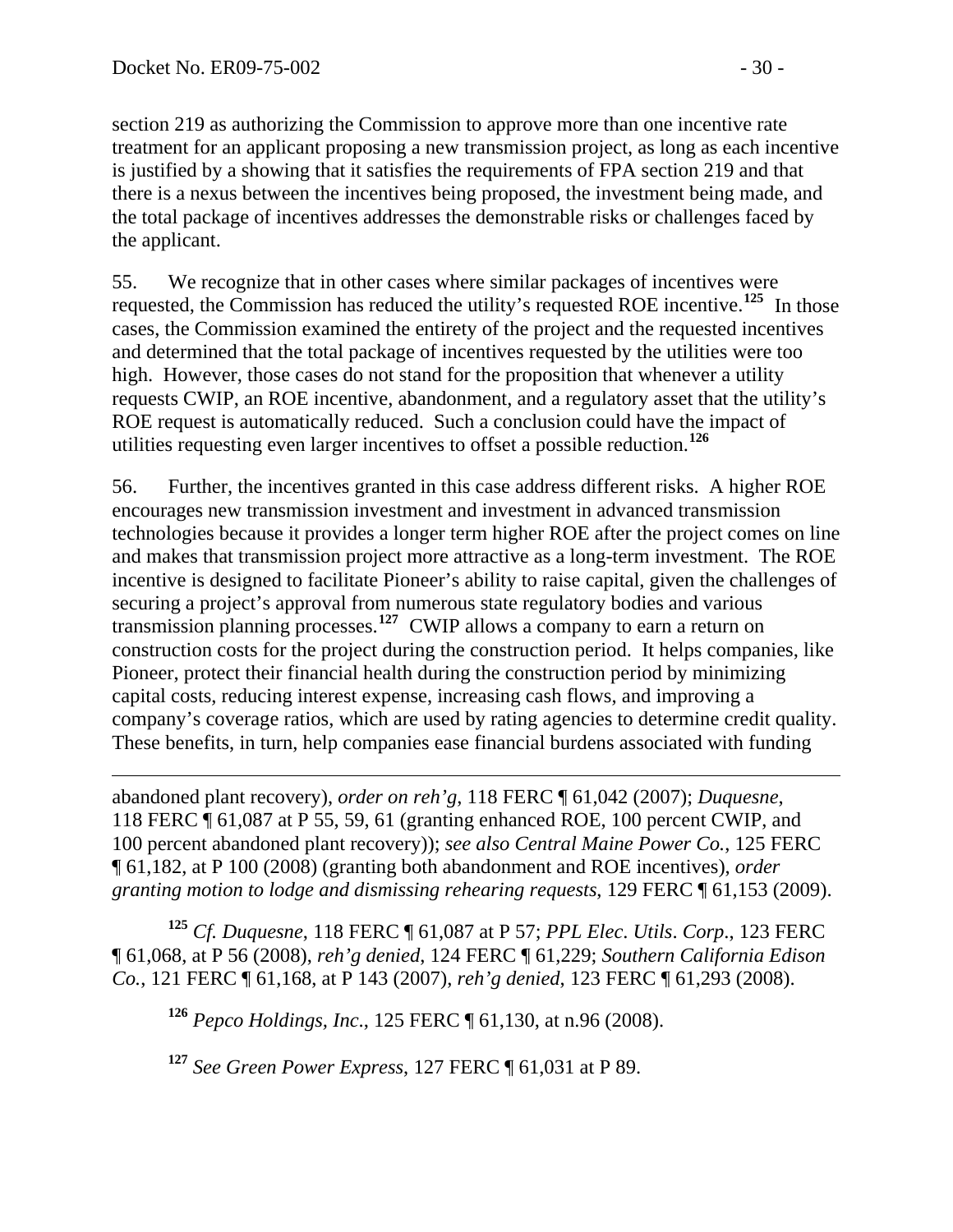significant transmission projects, such as the Pioneer project. The abandonment incentive encourages transmission development by reducing the risk of non-recovery of prudently incurred costs associated with abandoned transmission projects if such abandonment is outside of management's control.**<sup>128</sup>** The regulatory asset incentive can provide up-front regulatory certainty, increase cash flow, and facilitate financing on good terms. Additionally, this incentive can reduce interest expense, improve coverage ratios, and assist in the construction of a facility.**<sup>129</sup>**

57. As explained in the March 27 Order, authorizing 100 percent inclusion of CWIP in rate base for the project will enhance Pioneer's cash flow, which will reduce the risk of a downgrade in its parents' debt ratings.**[130](#page-30-0)** The determination to grant CWIP was based on evidence that Pioneer provided demonstrating that the return on CWIP will allow Pioneer to begin generating cash with which to service debt almost immediately, thereby reducing the amount of external capital Pioneer would be required to raise.**[131](#page-30-1)** Pioneer also provided evidence to demonstrate that the abandonment incentive is needed for it to obtain financing for its project.**[132](#page-30-2)** In addition, Pioneer demonstrated that the regulatory asset incentive is tailored to Pioneer's risks and challenges because it will provide Pioneer with added up-front regulatory certainty, and will thereby reduce interest expense, improve coverage ratios, and assist in the construction of the facility.**[133](#page-30-3)** The record therefore demonstrates that the ROE adder, CWIP, abandonment, and regulatory asset incentives are instrumental in supporting Pioneer's financial integrity and ability to attract capital, and that Pioneer has appropriately tailored the requested incentives to the unique challenges facing the project.

58. We reject the Indiana Commission's argument that the Commission had insufficient evidence on the amount of regulatory risk of the project, and its argument that other projects, such as the MAPP project, were granted the same ROE adder of 150 basis points as the Pioneer project but involved more significant regulatory hurdles.

**<sup>128</sup>** *Id*.

**<sup>129</sup>** *Id*. P 59; *Tallgrass*, 125 FERC ¶ 61,248 at P 63; *PATH*, 122 FERC ¶ 61,188 at P 52.

**<sup>130</sup>** March 27 Order, 126 FERC 61,281 at P 65.

<span id="page-30-3"></span><span id="page-30-2"></span><span id="page-30-1"></span><span id="page-30-0"></span>**<sup>131</sup>** Pioneer October 15, 2008 Filing at App. E, Ex. No. PNR-400 at 6-7, 13; Pioneer October 15, 2008 Filing at App. H, Ex. No. PNR-700 at 87-88.

**<sup>132</sup>** Pioneer October 15, 2008 Filing at App. E, Ex. No. PNR-400 at 14.

**<sup>133</sup>** March 27 Order, 126 FERC ¶ 61,281 at P 83.